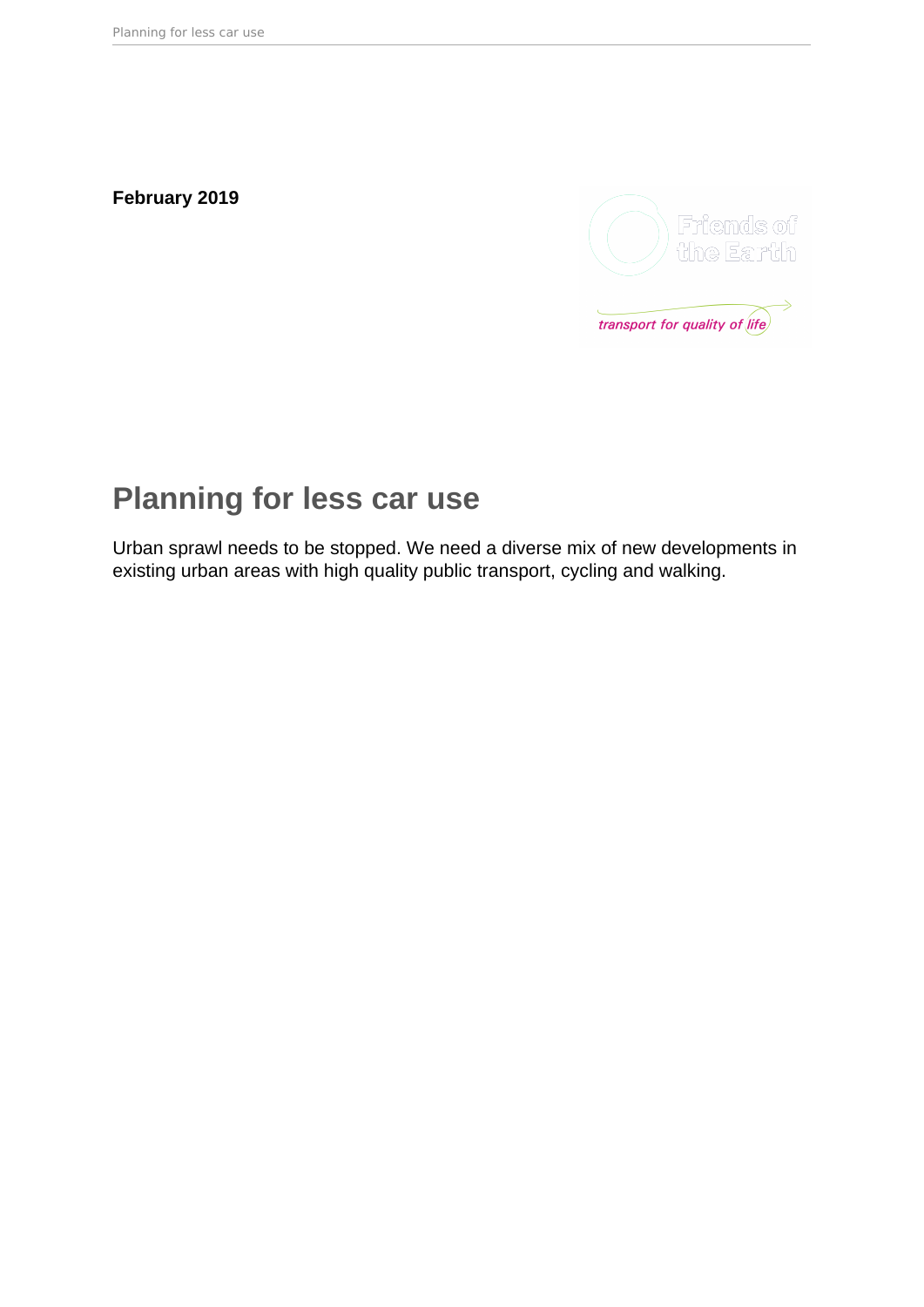- <span id="page-1-0"></span>1. Summary
- 2. Introduction
- 3. [How planning can cut car use and carbon emissions](#page-2-0)
- 4. [The UK today planning for more cars](#page-5-0)
- 5. [What changes are needed?](#page-8-0)
- 6. [Conclusions](#page-11-0)

# **Summary**

Transport is now the UK's largest source of greenhouse gases.

Friends of the Earth asked the transport consultancy Transport for Quality of Life to produce a series of papers on what changes are needed in transportation and transport policy if the UK is to deliver its fair share of global emissions reduction.

The first paper identified that the level of traffic reduction needed by 2030 could be anywhere between 20% and 60%, depending on factors including the speed of the switch to electric vehicles and how fast the electricity powering them is decarbonised.

This third paper identifies the critical role of good land-use planning in reducing the need for car travel. Instead of urban sprawl we need to be building a diverse mix of dense, well designed new developments in existing urban areas (mainly on brownfield land) centred around high-quality public transport.

This requires major revisions to national planning policy. In addition, Local Plans should be required to meet zero-carbon targets and a new Wellbeing Act in England should set a statutory purpose for the planning system to achieve sustainable development (as is already the case in Wales).

Plans and funding for new towns and car-dependent 'garden communities' should be cancelled. Friends of the Earth is happy to endorse these recommendations.

# Introduction

This is the third in a series of eight papers commissioned by Friends of the Earth on the transport policies that are needed to cut carbon emissions in line with the Paris Agreement.

The first paper showed that we will need to reduce demand for car travel significantly, in addition to a rapid transition to electric vehicles, if we're to limit global warming to [1](#page-13-0).5°C above pre-industrial levels<sup>1</sup> .

This paper looks at the important role of land-use planning to reduce the need to travel and the distance travelled by car, focusing on urban areas where the majority of people live and work. It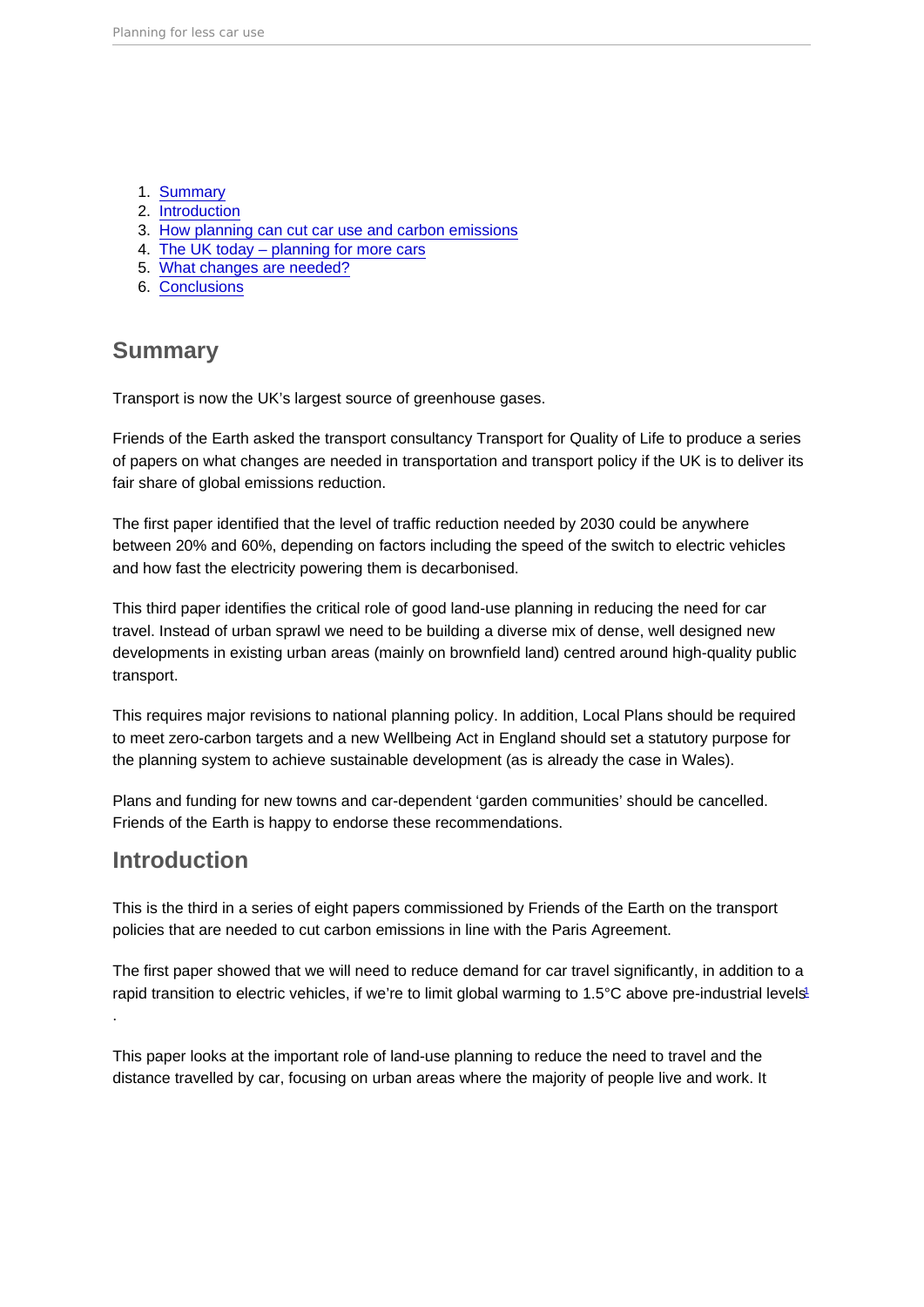<span id="page-2-0"></span>includes evidence on how planning can help to cut car travel, why this isn't currently happening in the UK and what needs to change to make this happen.

### How planning can cut car use and carbon emissions

The evidence

The way we travel and the amount of time we spend travelling are strongly influenced by land-use planning and its impact on the location, mix and character of development.

Evidence from many studies across the world shows that concentrating developments in urban areas, and planning compact, dense, diverse settlements with good access by walking, cycling and public transport are the key to reducing the distance travelled by  $ca\mathbb{Z}^3$  $ca\mathbb{Z}^3$ . A number of built environment factors, many of them interrelated, have been shown to contribute to this.

The most important of these is location , with developments in central locations likely to generate less car travel than even the best designed development in a remote location f. Transport carbon dioxide (CO<sub>2</sub>) emissions from households in the suburbs have been found to be 2-3 times greater than those of households in central neighbourhoods®.

Transport CO<sub>2</sub> emissions also tend to decline with increasing residential density , which enables better public transport and makes more destinations accessible by foot or bike<sup>[7](#page-13-0)</sup>.

Increasing the housing density from less than 10 dwellings per hectare (dph) to more than 40 dph has been found to cut the likelihood of driving by a factor of three<sup>[8](#page-13-0)</sup>.

There's evidence that minimum housing densities should be around 100 dph to support a highquality mass transit service such as a tram<sup>p</sup>. Such densities do not require high-rise buildings.

They can be achieved with low- or medium-rise buildings (3-6 storeys) in attractively designed developments, with a mix of homes and large amounts of green space<sup>[10](#page-13-0)[11](#page-13-0)</sup>.

Both diversity, with a mix of uses such as housing, work opportunities, schools, shops and services in an area, and design of the street network, with short blocks and many street interconnections, reduce the distances people need to travel and encourage more walking<sup>2[13](#page-13-0)14</sup>.

Living within a short distance of public transport also increases the mode share and likelihood of public transport trips<sup>[12](#page-13-0)</sup>.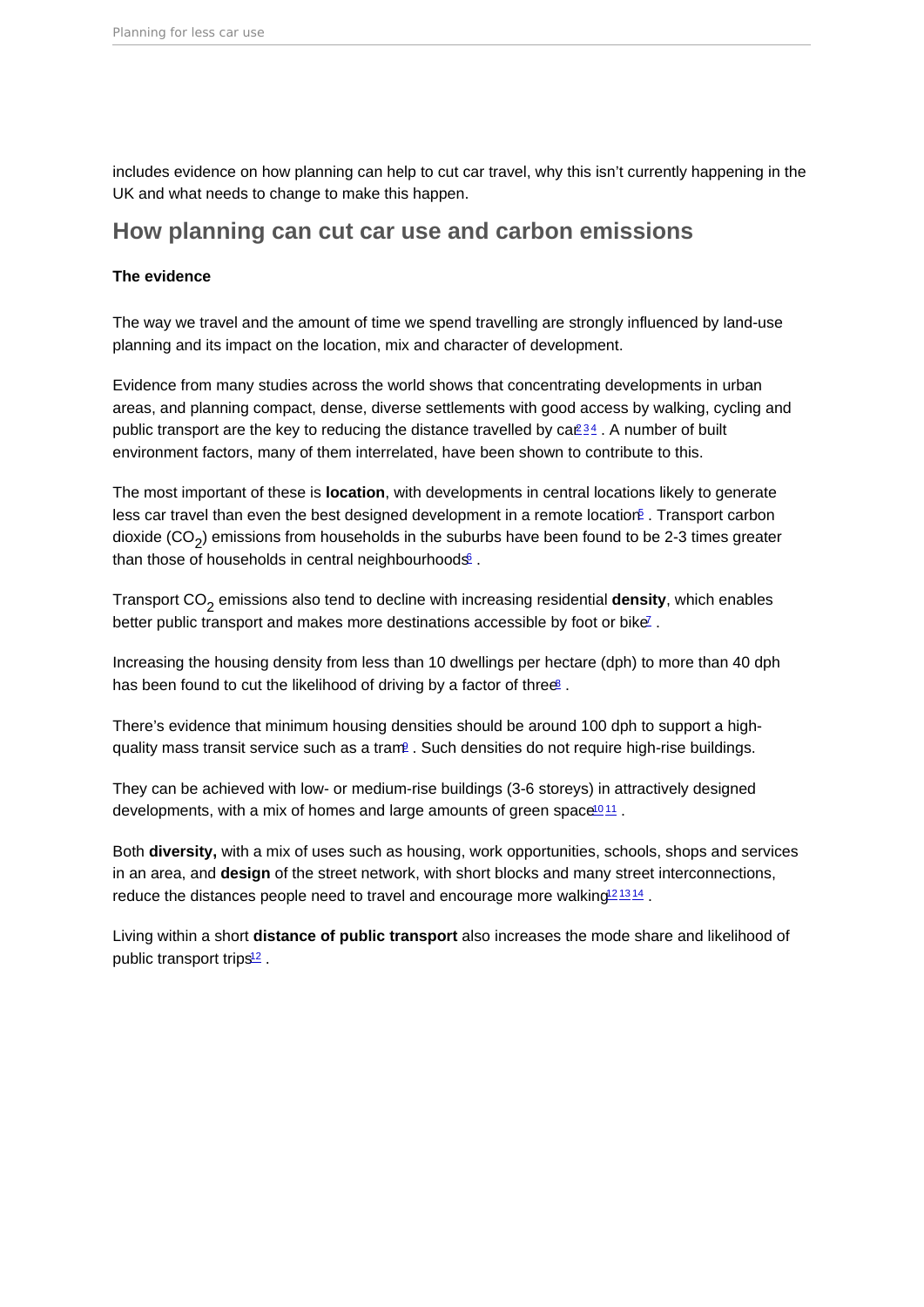<span id="page-3-0"></span>To complement these approaches, demand management measures such as reducing levels of car parking in new developments and removing parking from urban centres (provided there is good public transport) discourage car travel<sup>[15](#page-14-0)</sup>. These and other traffic restrictions in urban areas can help prevent congestion associated with densification<sup>[16](#page-14-0)</sup>.

In combination, the effect of all these factors on carbon emissions can be very significant<sup>[12](#page-13-0)[6](#page-13-0)</sup>. To significantly reduce the amount of car travel from new developments over the next decade, we therefore need a model of 'smart growth' which concentrates high-density, diverse development in existing built-up areas (mainly on brownfield land), centred around high-quality public transport, with good walking and cycling infrastructure<sup>[17](#page-14-0)</sup>.

We should be building up rather than sprawling out into the surrounding countryside<sup>[18](#page-14-0)</sup>. By building up, and reducing the space for cars, more homes and more open space can be delivered in a given area than with low-density development. By facilitating improvements to public transport, walking and cycling this will also help to cut car travel by existing urban residents.

### The vision

What would this look like in practice? People in compact, dense towns and cities will live in well designed, high-quality homes, the majority in 3-6 storey buildings, giving neighbourhoods a human  $scale<sup>19</sup>$  $scale<sup>19</sup>$  $scale<sup>19</sup>$ .

There will be a varied mix of homes, work opportunities, schools, shops and services that meet the needs of the local community at all stages of life<sup>[20](#page-14-0)</sup>, and large amounts of connected, green open space. There will be housing to suit all needs, including families and low-income workers.

Everything will be easily accessible by foot, bike or public transport, and streets will be designed for people, not cars. Local shops and businesses will thrive, with more people within easy reach and more activities at street level.

Good public transport services and cycle superhighways will connect neighbourhoods and other towns in the region, though anyone wanting to use a car will have access to electric car-share schemes $21$ .

This type of development is common across Europe, and not just in large cities. Freiburg, Germany (population 228,000) has managed to reduce its car mileage by 7% over 16 years despite population growth and a booming econom $\frac{22}{5}$  $\frac{22}{5}$  $\frac{22}{5}$ . The city's innovative land-use and transport plans prohibit cardependent developments and actively support car-free neighbourhoods. For example, Vauban, a carfree, compact, dense Freiburg neighbourhood, mixing homes with diverse uses, was developed along a light rail route strengthening local centres<sup>[23](#page-14-0)</sup>. It achieves densities of 95 dph with mostly 3-4 storey dwellings and large amounts of green space<sup>[24](#page-14-0)</sup>.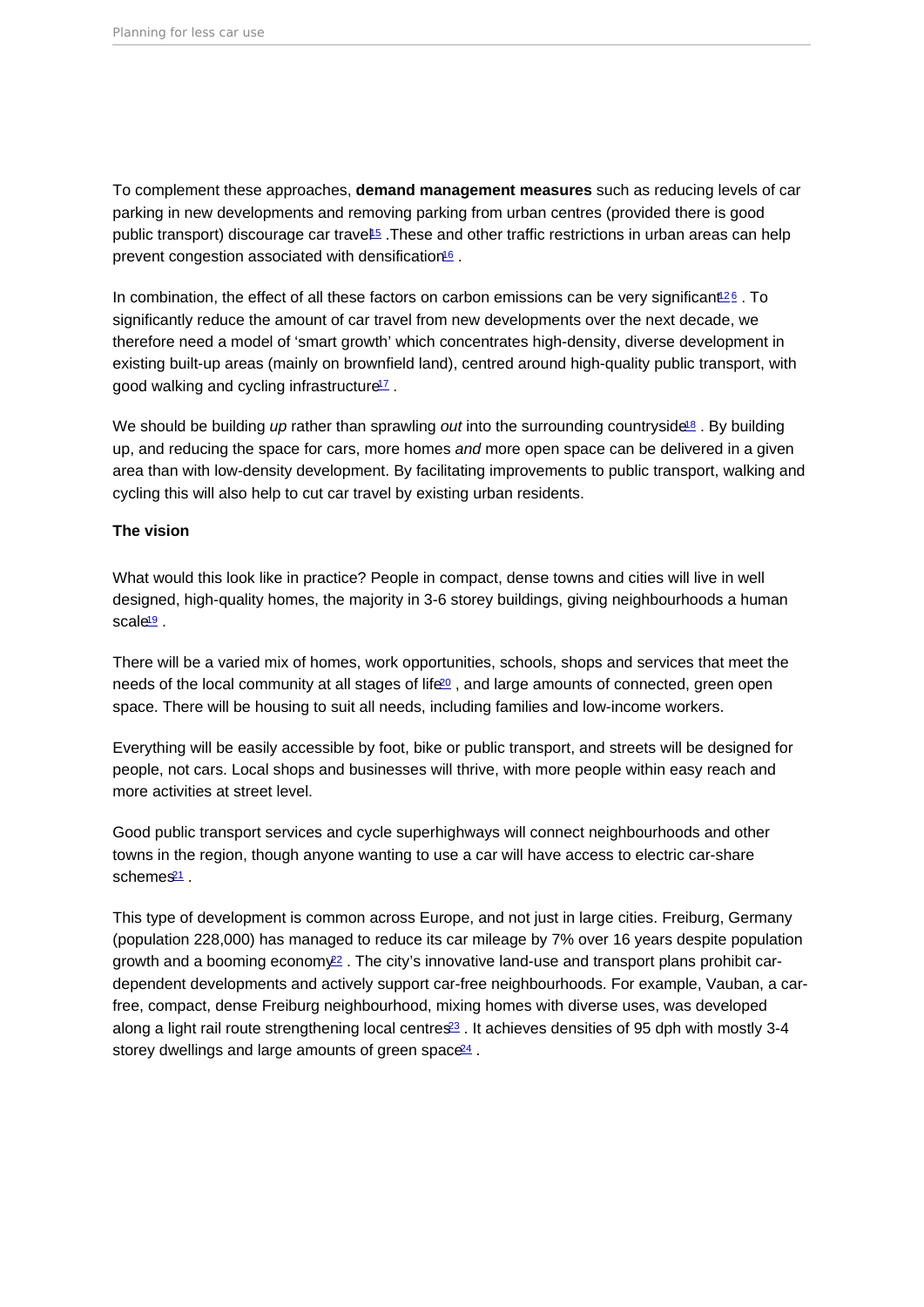<span id="page-4-0"></span>There are a small but growing number of car-free developments in the UK, including in London<sup>[25](#page-14-0)</sup> and Edinburgh[26](#page-14-0) . Another example is the Climate Innovation District in Leeds, a high-density (>100dph) development of 530 low-rise (3-5 storeys), low-carbon homes in Leeds city centre<sup>[27](#page-14-0)</sup>, It's designed as a car-free environment that encourages walking, cycling and play, focused around parks and shared gardens<sup>[28](#page-14-0)</sup>.

Concentrating development in urban areas will not only cut car travel by new residents. By enabling better public transport and making areas more walkable and cyclable, it can help cut car travel for existing residents too. Many European cities<sup>[29](#page-14-0)</sup>, including London<sup>[30](#page-15-0) [31](#page-15-0)</sup>, Hamburg<sup>22</sup>, Oslo<sup>[33](#page-15-0)</sup>, Madric<sup>84</sup> and Barcelona<sup>[35](#page-15-0) [36](#page-15-0)</sup>, have ambitious plans to cut car travel to make the streets cleaner, healthier and more liveable for people, even when allowing for growth.

The benefits

Aside from the reduction in carbon emissions, the benefits are enormous in their own right, including:

Healthier people : with towns and cities designed for more walking and cycling, people will be more active and much healthier. Children will spend more time outdoors, with benefits for their cognitive development and mental health $37$ . Air quality will be much improved.

Space for more housing : increasing housing density by building upwards is a more efficient use of land and provides for more housing on a given site. Removing the requirement for off-street parking could nearly double the number of dwellings on a given site<sup>[38](#page-15-0)</sup>.

Space for people : car use is highly inefficient in terms of space. Parking in the UK takes up a land area at least the size of Birmingham<sup>[39](#page-15-0)</sup>. This costly prime land could be put to better use, such as children's play areas (as in Barcelona) or public open space (as in Leicester)<sup>[40](#page-15-0)[41](#page-15-0)</sup>.

Space for growing food, trees and wildlife : building at higher densities in existing urban areas significantly reduces the amount of greenfield land required. It's estimated land for settlements could increase from 8% to 12% by 2050<sup>[42](#page-15-0)</sup>. This is equivalent to nearly 1 million hectares, which could be used for growing food, trees (to sequester carbon) or as wildlife habitat, if housing was concentrated in urban areas $43$ .

Safer streets : with urban streets planned for people, with lower speeds and traffic calming  $44$ , the danger from cars and the number of road casualties will be greatly reduced<sup>15</sup>.

Thriving local economies : higher densities increase the diversity of activities, making urban areas more attractive places to live and work<sup>[46](#page-16-0)</sup>. More work opportunities in urban centres also benefit highstreet retail due to increased weekday footfall<sup>17</sup>.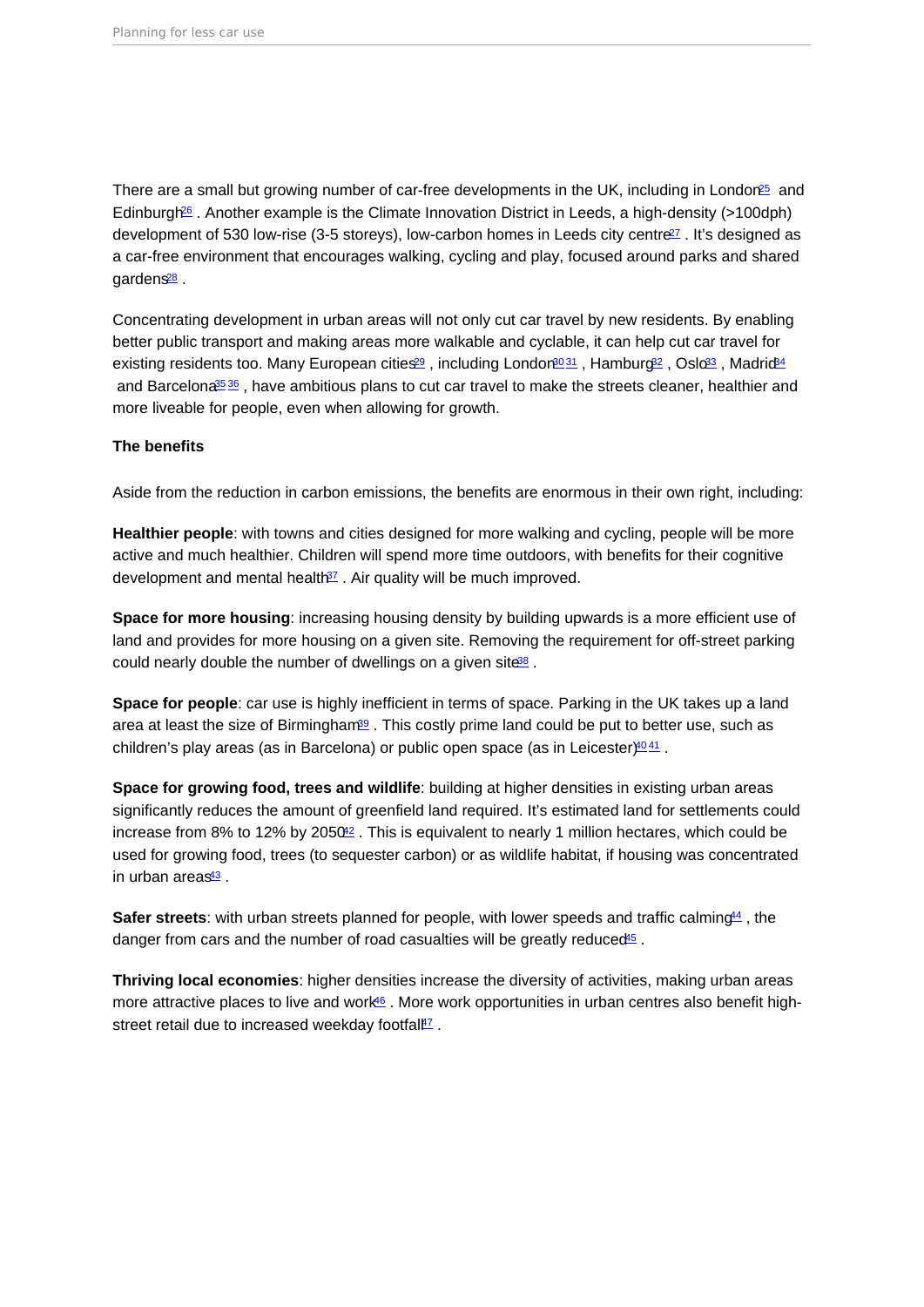<span id="page-5-0"></span>The potential carbon savings for the UK

Based on the latest UK household projections, an extra 2.3 million homes could be needed by 2030<sup>18</sup>  $49$ . There's enough brownfield land within existing urban areas to accommodate all of these homes, particularly if they're built at high densities<sup> $60$ </sup>. Many of these sites are publicly owned and located where there's housing demand<sup>[51](#page-16-0)</sup>.

If these homes were concentrated in existing urban areas, rather than extending outwards or developing new settlements, car mileage for new residents could be halved. We estimate this could result in a reduction of around 1-3 million tonnes CO<sub>2</sub> emissions a year by 2030 for these new residents alone $\Xi$  . This represents about 2-6% of the car CO<sub>2</sub> reductions necessary to be in line with the Paris Agreement<sup>3</sup>. There will be additional reductions for existing residents through improvements in public transport, walking and cycling facilities<sup>[54](#page-16-0)</sup>.

But if these 2.3 million homes were built at existing housing densities and settlement patterns, not only would it increase car mileage and car dependency, it would also require an area of greenfield land 1.3 times the size of Birmingham<sup>[55](#page-16-0)</sup>.

# The UK today – planning for more cars

Despite a wealth of evidence and good practice from overseas, there are few examples in the UK of high-quality, dense, diverse and accessible developments similar to those seen on the continent. The question has been asked "why isn't Rotherham Freiburg?"[56](#page-16-0) The reasons are complex, but the difference in planning systems and local authority powers plays a large par $E$ .

### The current situation

The Foundation for Integrated Transport visited over 20 new housing developments in England to find out what's being built in terms of transpor<sup>68</sup>. It found these developments were predominantly in the wrong place, away from jobs, car-based, with astonishing amounts of space devoted to road access and parking.

Homes were not connected by public transport, walking and cycling, and there were few examples of mixed uses, with most developments becoming dormitory suburbs. Even urban extensions close to town centres were rarely well connected, ending up as isolated bubbles<sup>[59](#page-16-0)</sup>.

Developer funding was used for new road capacity, rather than pedestrian, cycling and bus links. Local authorities even used new housing as a way to finance bypasses and link roads, with government co-funding<sup>[60](#page-16-0)</sup>.

Driven largely by planning policy and land speculation, this dismal pattern appears to be widespread across the country. Between 2012 and 2017 a majority of new homes given planning permission in England were outside existing built-up areas and over half were not within easy walking or cycling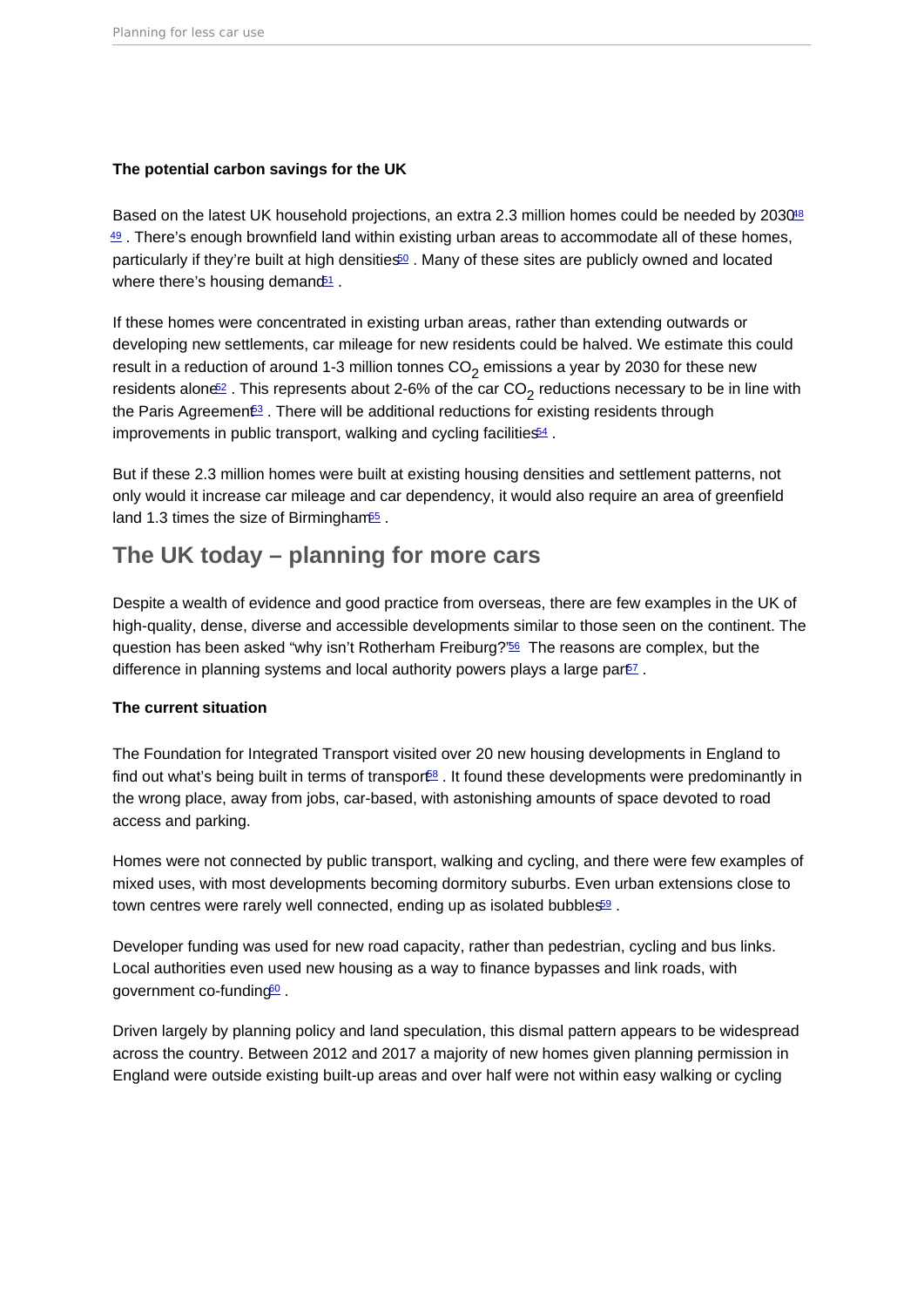<span id="page-6-0"></span>distance (<2 km) of a railway, metro or underground station  $61$ .

As well as being built in the wrong location, the average density of new housing in England is also very low  $(32 \text{ do} h)^{62}$  $(32 \text{ do} h)^{62}$  $(32 \text{ do} h)^{62}$ .

These low densities could imply leafy suburban housing, but in reality they're too often unimaginatively designed, closely packed houses, surrounded by parking and devoid of greenery and open space<sup>[63](#page-17-0)</sup>

It's not just housing that's being built in the wrong places. Although there are no official figures, it was estimated in 2013 that 76% of approved retail floorspace was located out of town<sup>[64](#page-17-0)</sup>.

The creation of subsidised edge- or out-of-town Enterprise Zones<sup>[65](#page-17-0)</sup> and business / science parks has also led to a growing shift of jobs from the centres of small and medium cities in recent years<sup>[66](#page-17-0)</sup>. exacerbated by the conversion of town centre offices into housing<sup>oz</sup>.

This dispersal of work opportunities in out-of-town locations leads to higher transport carbon emissions<sup>[68](#page-17-0)</sup>

Given all of this it's perhaps unsurprising that the UK has some of the areas of highest sprawl in Europe<sup>[69](#page-17-0)</sup>. The expansion of road networks around towns and cities only leads to a vicious cycle of more settlements on the periphery, more roads, and further sprawl.

The NPPF, housing targets and car travel in England

So how did we end up here? The National Planning Policy Framework (NPPF) sets out the planning policy for England, which local plans must conform with<sup>[70](#page-17-0)</sup>. The planning systems in other parts of the UK have elements in common with England but are increasingly divergent<sup>1</sup>.

Some policies in the NPPF appear to promote reduced car travel through location and design<sup>[72](#page-18-0)</sup>. However, these lack real force, and in practice the drive for more housing trumps all other planning considerations.

The 2018 revisions to the NPPF have been labelled "a speculative developers' charter"<sup>3</sup>. Although the NPPF has "a presumption in favour of sustainable development", in practice sustainable development is poorly defined<sup> $4$ </sup> and this presumption is heavily weighted towards economic growth, regardless of environmental and social impacts $\frac{75}{5}$  $\frac{75}{5}$  $\frac{75}{5}$ .

The English planning system has been heavily deregulated since 2010 to accommodate more housing growth<sup>66</sup>. Yet the UK government approach to housing targets is highly flawed, setting arbitrary, inflated targets, which result in additional sites being released in inappropriate locations<sup>6[77](#page-18-0)</sup>  $\overline{78}$  $\overline{78}$  $\overline{78}$  .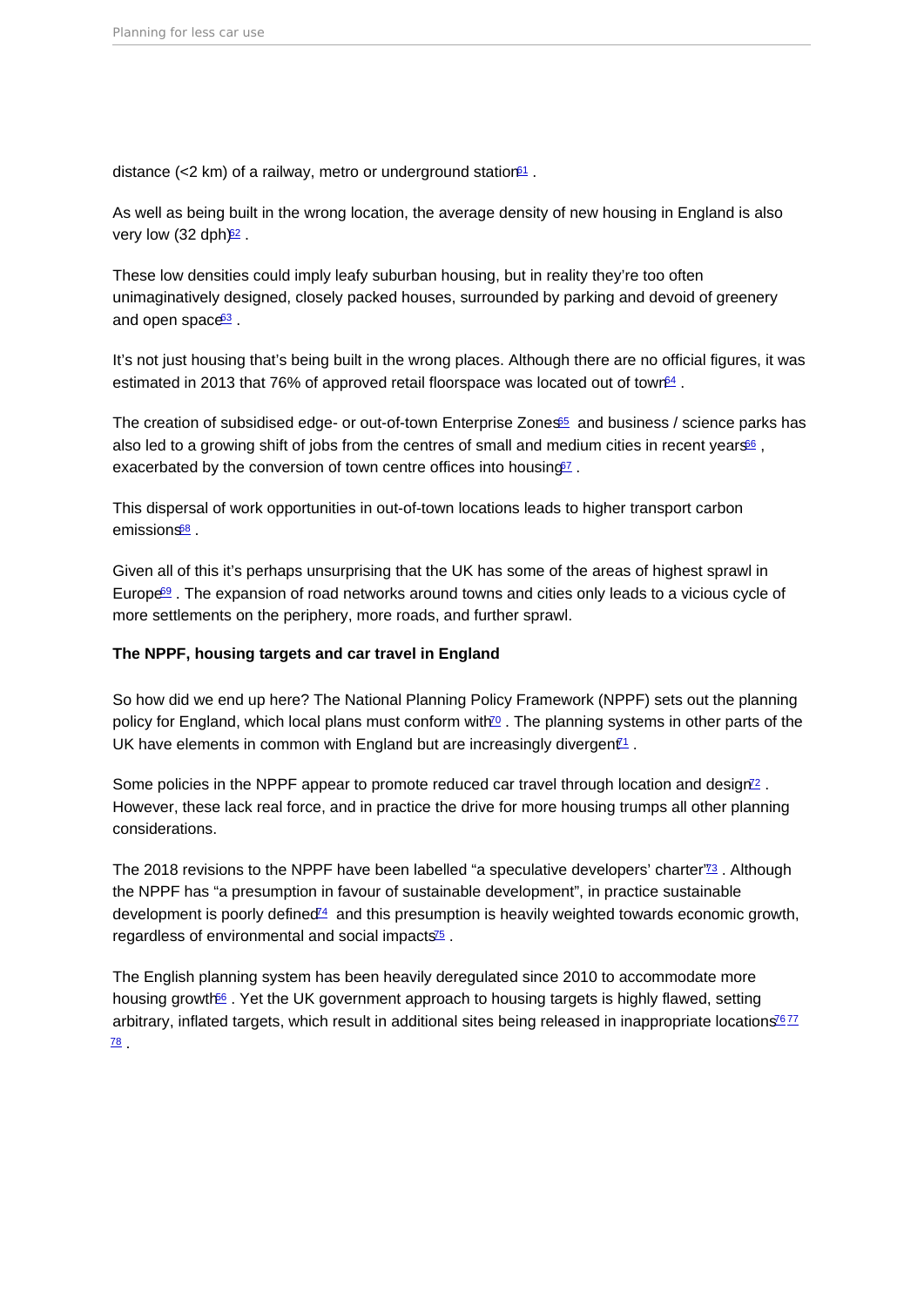<span id="page-7-0"></span>The 2018 NPPF has introduced a further hurdle in the form of a "housing delivery test" $\frac{1}{2}$ . Local authorities who fail to deliver sufficient houses or to demonstrate they can meet future housing targets will be under pressure to approve schemes in unsuitable, unsustainable locations and that conflict with their Local Plan<sup>go</sup>.

Due to the difficulty in meeting housing targets it's estimated that over half of the new homes targeted in Local Plans in England could be built in areas not allocated in those plans for housing<sup>[81](#page-18-0)</sup>. This generally means sites in greenfield, edge- or out-of-town locations, making many areas vulnerable to yet more sprawl.

These undeliverable housing targets lead to inflated traffic growth forecasts and pressure for more road capacity which, in turn, justifies the houses  $8283$  $8283$ . Economic growth targets further inflate the housing numbers and perpetuate the vicious cycle<sup>[84](#page-19-0)</sup>.

To cap it all, the planning system is not only failing to direct housing to the right locations, it's also failing to deliver housing of the right quality and type to meet local need. A recent report by Shelter highlighted that only 6,463 new social homes were built in England in the previous yea $\frac{165}{12}$ .

Other research by Shelter finds that new-build homes are unaffordable to 83% of renting families across England<sup>[86](#page-19-0)</sup>. Homes built by the major housing developers are more expensive than existing housing stock<sup>[87](#page-19-0)</sup>.

England's approach to housebuilding, dominated by the speculative model of development, is building too many 'luxury' properties (to low densities and in the wrong places) and far too few homes that are affordable to people on ordinary incomes.

There are many other problems with the NPPF, which undermine efforts to reduce car travel:

- A weak provision to ensure that new developments make the fullest use of public transport, walking and cycling, was removed in the 2018 revisions<sup>[88](#page-19-0)</sup>.
- There's evidence that developers are finding it easy to bypass 'town centre first' rules which direct retail, leisure and office developments towards town centres[89](#page-19-0) [90](#page-19-0).
- Developments can only be refused on transport grounds "if there would be an unacceptable impact on highway safety, or the residual cumulative impacts on the road network would be severe'<sup>[91](#page-19-0)</sup>. Although the new safety test provides a lower threshold for rejection, the lack of definition of what constitutes "severe" previously made councils reluctant to reject an application on transport grounds<sup>[92](#page-19-0)</sup>.
- $\bullet$  Maximum parking limits for residential development have been removed  $^{384}$ .
- Developers can avoid making financial contributions towards essential travel infrastructure and services (discussed in the next section).

More positively, the 2018 NPPF has reintroduced a reference to minimum housing densities<sup>65</sup> as well as giving greater weight to brownfield development<sup>®</sup> to make more effective use of land.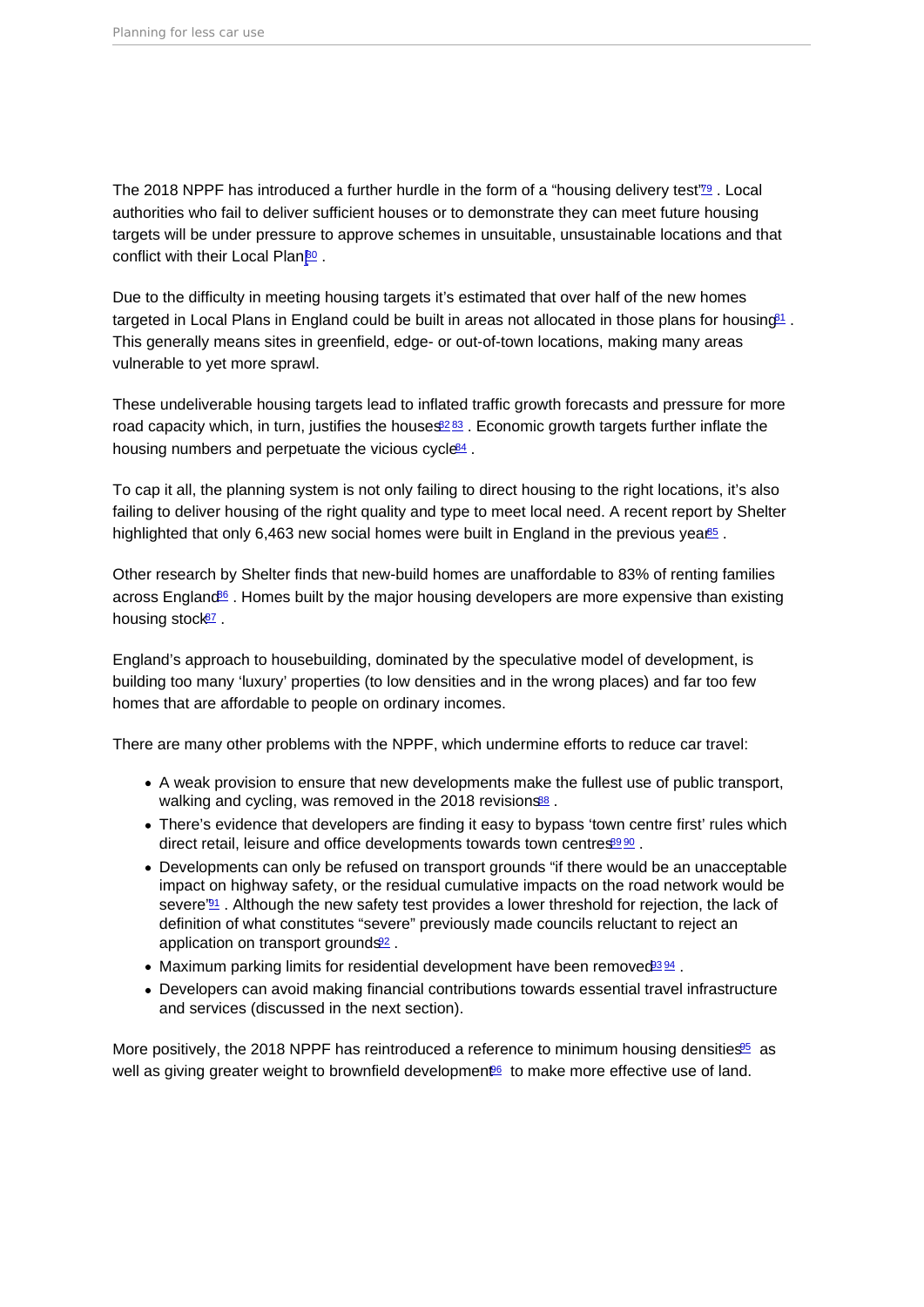<span id="page-8-0"></span>However, without clear targets it's likely that developments will continue to be built at sub-optimal densities and on more profitable greenfield sites in preference<sup>[97](#page-20-0)</sup>.

There's widespread agreement that England's planning system is not fit for purpose and is failing to deliver on many levels, not least climate change<sup>688</sup>. Currently the system is underfunded, with conflicting policy objectives and multiple overlapping and ill-defined structures and agencies<sup>[99](#page-20-0)</sup>. There are growing calls to go back to fundamentals and focus on delivering development that's truly sustainable and in the long-term public interest<sup>[100](#page-20-0)</sup>.

### Land values and planning gains

The planning system creates substantial planning gains for land owners, in the form of increased land values when planning permission is granted or new infrastructure (such as a tram line or railway station) is built. For example, agricultural land granted planning permission for housing could increase in value from £21,000 to £1.95 million per hectare<sup>[101](#page-20-0)</sup>. This excessive 'hope' value distorts land prices and encourages land speculation. These windfall gains accrue to landowners despite the benefits and additional value largely being created by public policy decisions such as planning permission or new infrastructure.

A fraction of this planning gain is recouped in the form of charges (Section 106 agreements and a Community Infrastructure Levy (CIL)), which are negotiated with or levied on developers and used to fund public benefits, such as affordable housing, walking and cycling infrastructure or bus services<sup>[102](#page-20-0)</sup> . However, there are many problems with these charges: they're not transparent, and are frequently gamed to reduce or avoid payments $103 \frac{104}{101}$  $103 \frac{104}{101}$  $103 \frac{104}{101}$  $103 \frac{104}{101}$ . In Europe a large part of the physical and social infrastructure that supports new developments is funded from increased land values following granting of planning permission. By contrast, in the UK almost all of the supporting and connecting transport infrastructure is funded from the public purse. Yet local authorities often lack the capacity and resources to provide even the most basic walking and cycling infrastructure, leaving many developments isolated and car-dependent<sup>3</sup>. Given the substantial profits from development that are created as a result of publicly funded planning and infrastructure, it's only fair that more of these profits are captured and reinvested to ensure those developments are viable and sustainable.

### What changes are needed?

### Location, location, location

To significantly reduce car travel from new developments we need to stop urban sprawl and instead concentrate development in existing built-up areas, complemented by restrictions on parking. In contrast with much of Europe where there are strict laws to prevent sprawl<sup>[105](#page-20-0)</sup>, the UK planning system is much more discretionary.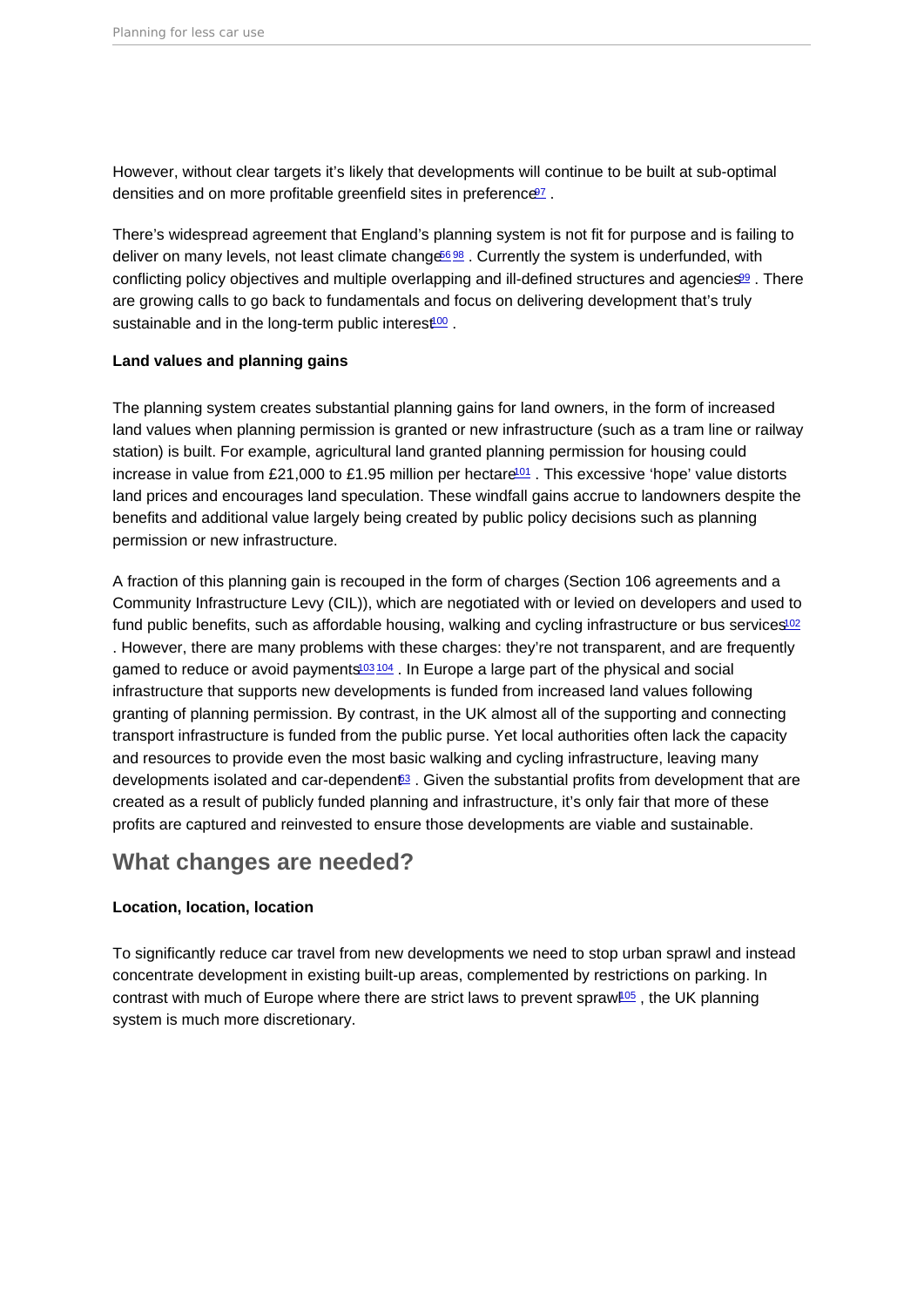<span id="page-9-0"></span>The NPPF needs major revisions to ensure we build dense, high-quality developments in existing urban areas including:

Brownfield-first policy : There's sufficient brownfield land to meet all of England's housing needs to 2030<sup>06</sup>. An effective brownfield-first policy subject to a sequential test should prioritise development of brownfield sites<sup>[97](#page-20-0)</sup>. Very high targets for development on brownfield land (90% or higher) would ensure it was concentrated in urban areas.

Locate development around public transport : Stronger guidance is needed to ensure that developments are only built where there's high-quality public transport, or required to provide new high-quality public transport, walking and cycling infrastructure where there's none<sup>[107](#page-20-0)</sup>. For example, London and South Yorkshire have developed systems to steer new development to areas with good public transport<sup>[108](#page-20-0)</sup>. Any new public or active travel transport infrastructure should be provided at the outset and developers should be required to demonstrate a high proportion of trips will be by public transport, walking and cycling.

Minimum densities: Minimum housing densities should be around 100 dph (higher in urban centres), with clear design guidance to ensure housing quality, character, mix and sense of place are protected and enhanced<sup>109</sup>. London's Healthy Street Guidance should also be provided as part of national policy.

Strengthen the 'town centre first' approach: Current loopholes allowing out-of-town retail, leisure and office developments should be removed.

Restrict parking : Maximum parking limits should be reintroduced. Planning policy should encourage car-free developments and in areas of poor air quality these should be mandatory<sup>[110](#page-21-0)</sup>.

Cancel plans for new settlements: The government is pushing ahead with plans for new towns and 'garden communities'[111](#page-21-0) and has also changed the rules to make it easier to create New Town Development Corporations to deliver housing in new settlements<sup>[112](#page-21-0)</sup>. However, the development of these greenfield, out-of-town sites will significantly increase the amount of car travel<sup>[113](#page-21-0)</sup>. Development needs to be concentrated within existing settlements.

Deliver sustainable development not just housing

The current excessive weight given to housing development and economic growth in the NPPF is undermining all other planning considerations, including the urgent need to reduce  $\mathrm{CO}_2$  emissions. Planning policy needs to deliver genuine sustainable development, not just housing and infrastructure. There needs to be a clearer definition of sustainable development in the NPP $F<sup>114</sup>$  $F<sup>114</sup>$  $F<sup>114</sup>$ . Ideally it should be made a statutory purpose, similar to the Welsh law $115$ . This would ensure that other important objectives, such as CO<sub>2</sub> reduction, food growing and habitat protection, are given the same weight as housing, to create more balanced, equitable development and steer house-building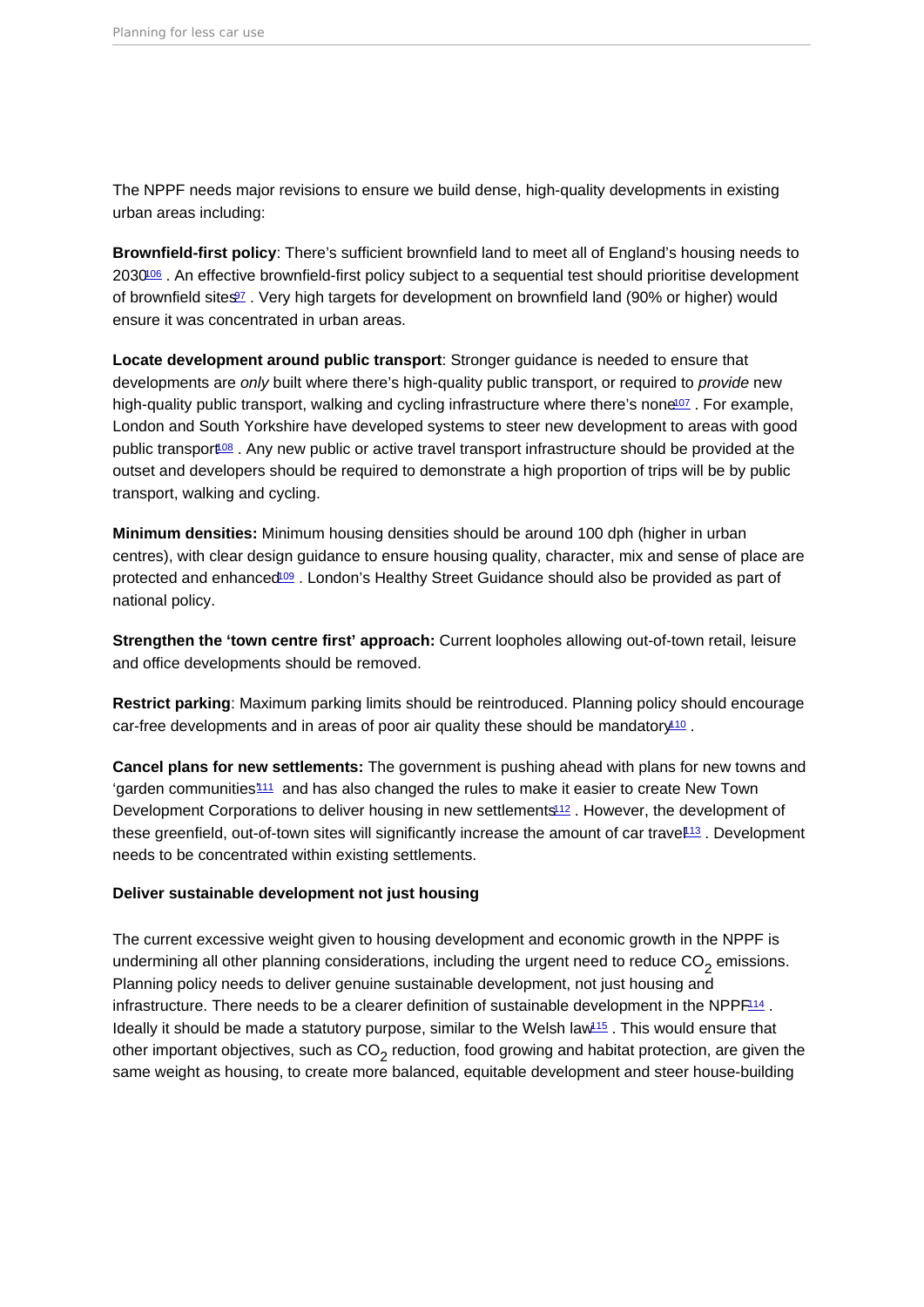<span id="page-10-0"></span>towards brownfield urban areas.

Addressing climate change must be a priority of the planning system<sup>16</sup> and there need to be specific carbon reduction targets in the Local Plan<sup>[117](#page-21-0)</sup>. Local Plans could be required to show compliance with local or regional carbon budgets<sup>[118](#page-21-0)</sup>. Some leading councils, such as Cambridge City Council and South Cambridgeshire District Council, are aiming to make their Local Plans zero carbon by 2050<sup>19</sup>.

The current failed system of developing housing targets should be replaced with a system based on robust evidence<sup>[120](#page-21-0)</sup>. Local authorities should be allowed to set housing targets based on local need (particularly for genuinely affordable social homes) and deliverability<sup>[121](#page-21-0) [56](#page-16-0)</sup>. There should also be a requirement for local authorities to work together to create a regional plan, as well as rebalancing the economy<sup>22</sup>, to ensure a more equitable balance of housing and work opportunities across regions<sup>[123](#page-22-0)</sup>.

### Capture more of the land-value increase

To make Rotherham more like Freiburg requires more of the uplift in land value to be captured when planning permission is granted<sup>66</sup>. In Vauban for example, the uplift captured from selling or leasing public sites to developers covered much of the £95 million cost of providing schools, streets and public transport<sup>66</sup>. Infrastructure, such as the tram, was built by the local authority in advance of plots being developed, with funds (from a state redevelopment fund) and loans, which were repaid by selling the building lots<sup>[124](#page-22-0)</sup>. It's only fair that the community should recoup a larger share of the profits from land development, to reinvest in public infrastructure and services<sup>[125](#page-22-0)</sup>.

There are a number of possible mechanisms for land-value capture<sup>[126](#page-22-0)</sup>, some of which have already been tried in the UK including London<sup>[127](#page-22-0)</sup> and Milton Keynes<sup>[128](#page-22-0)</sup> and which are being considered for Scotland<sup>[129](#page-22-0)</sup> . A wider mechanism with cross-party political support is a Land Value Tax (LVT), an annual charge on land, based on its 'optimum' rather than current use<sup>[130](#page-22-0)</sup>. A system of LVT would enable recovery of a proportion of increased land value (arising from designation of land for housing, or from provision of new transport infrastructure such as a tram line), providing a revenue stream that could be used by local authorities to fund high-quality public transport services, or walking and cycling infrastructure. LVT would also encourage development of vacant brownfield land in urban areas and deter speculative land-banking of agricultural land, making it easier to build homes where they're most needed and least car-dependent<sup>31</sup>. Some other countries tax land in this way, and there have been calls to trial a LVT in London<sup>[132](#page-22-0)</sup>.

There are also significant amounts of publicly-owned brownfield land in urban areas<sup>[133](#page-22-0)</sup>. Rather than selling this off to the highest bidder, councils should retain land in public ownership and develop it for the long-term public benefit<sup>34</sup>. Using it to build genuinely affordable housing can ensure housing needs are met, help to avoid gentrification of urban areas and rebalance the market in favour of smaller local builders and community-led schemes<sup>[135](#page-22-0)</sup>. By acting as master developers, councils can better integrate housing and transport and ensure the necessary infrastructure is in place at the outset. This requires greater borrowing powers to help finance the up-front costs (or other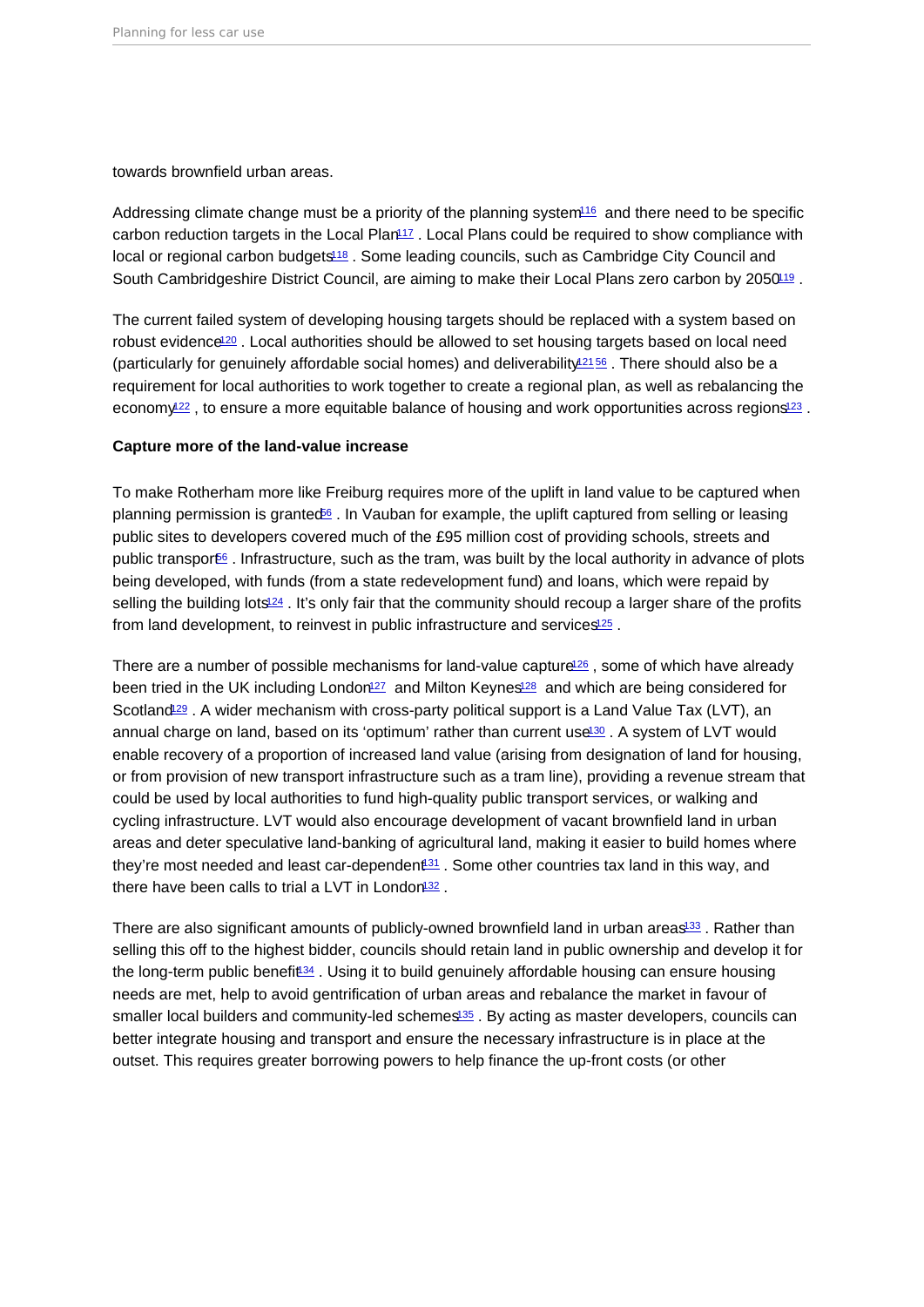<span id="page-11-0"></span>mechanisms discussed in the second and eighth papers in this series<sup>[136](#page-23-0)</sup>).

# **Conclusions**

The following are 'must do' actions to enable the land-use planning system in England to significantly reduce car travel and carbon emissions from new developments:

Revise the National Planning Policy Framework to require all new development to be compact, dense, high quality and within existing urban areas. As part of this:

Adopt a brownfield first policy with a target of 90% (or higher) of new development on brownfield land.

Require all development to be focussed around new or existing high-quality public transport.

Require developers to demonstrate a high proportion of trips will be made by public transport, walking and cycling.

Set minimum housing densities of 100 dph (or higher, eg 200 dph in city centres) accompanied by clear design guidance.

Set an effective 'town centre first' approach for retail, office and leisure development, and remove loopholes.

Reintroduce maximum parking limits and facilitate car-free developments, which should be mandatory in areas of poor air quality.

Cancel plans and funding for new towns and low-density car-dependent 'garden communities'.

Develop a new Wellbeing Act with a clear, statutory purpose for planning to achieve sustainable development.

Develop local or regional carbon budgets that form part of the Local Plan or require Local Plans to demonstrate they can meet zero-carbon targets.

Replace the current system for developing housing targets with a system based on robust evidence , focussed on quality, type and need.

Require local authorities to work together to create regional plans to ensure a more equitable balance of housing and work opportunities.

Trial a Land Value Tax in London and if successful, devolve powers to other local authorities or the rest of England.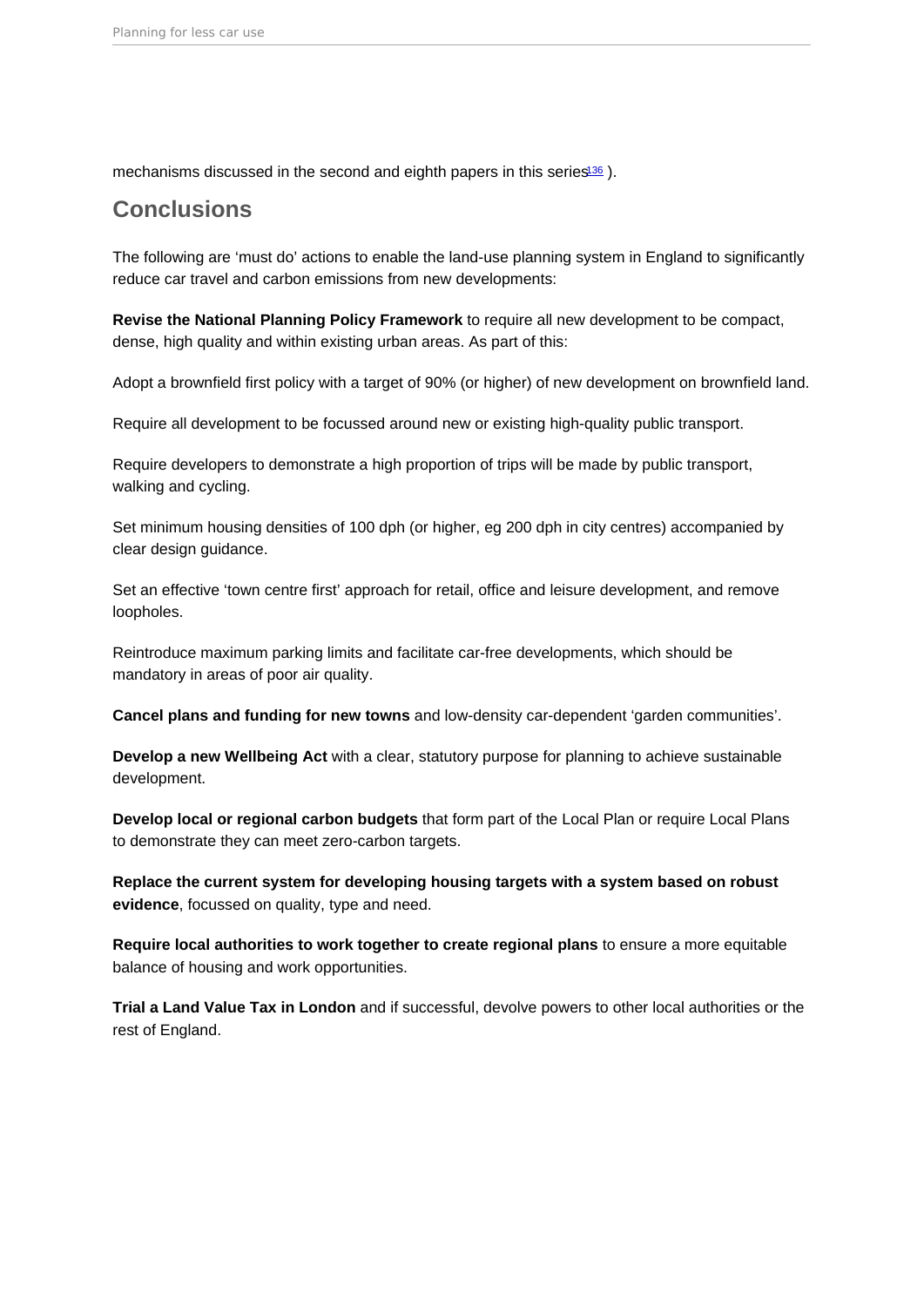Encourage local authorities to keep the freehold of sites in public or community ownership and enhance local authority borrowing powers, to enable them to develop urban public land with excellent transport infrastructure and high levels of affordable housing.

### Acknowledgements

The authors (Lisa Hopkinson & Lynn Sloman) would like to thank the following for help with information for this paper (in alphabetical order):

Gavin Bland (SYPTE), Flavio Coppola (C40), Steve Dawe (No Expressway Alliance), Maita Fernandez-Armesto (Ajuntament de Barcelona), Lucy Mahoney (C40), Matthew Reynolds (Rotherham Metropolitan Borough Council), Peter Schick (Stadt Freiburg Im Breisgau), Chris Thompson (Citu).

We would also like to thank Declan Allison, Jenny Bates, John Booth, Mike Childs, Chris Crean, Richard Dyer, Haf Elgar, Magnus Gallie, Kate Gordon and Gerald Kells of Friends of the Earth for their helpful comments and advice.

Thanks also to Mike Kennedy, Alastair Meikle and Isobel Mulligan for helpful advice.

A [PDF version of this briefing](https://www.transportforqualityoflife.com/u/files/3 Planning for less car use briefing.pdf) with full references including hyperlinks is available on the Transport for Quality of Life website.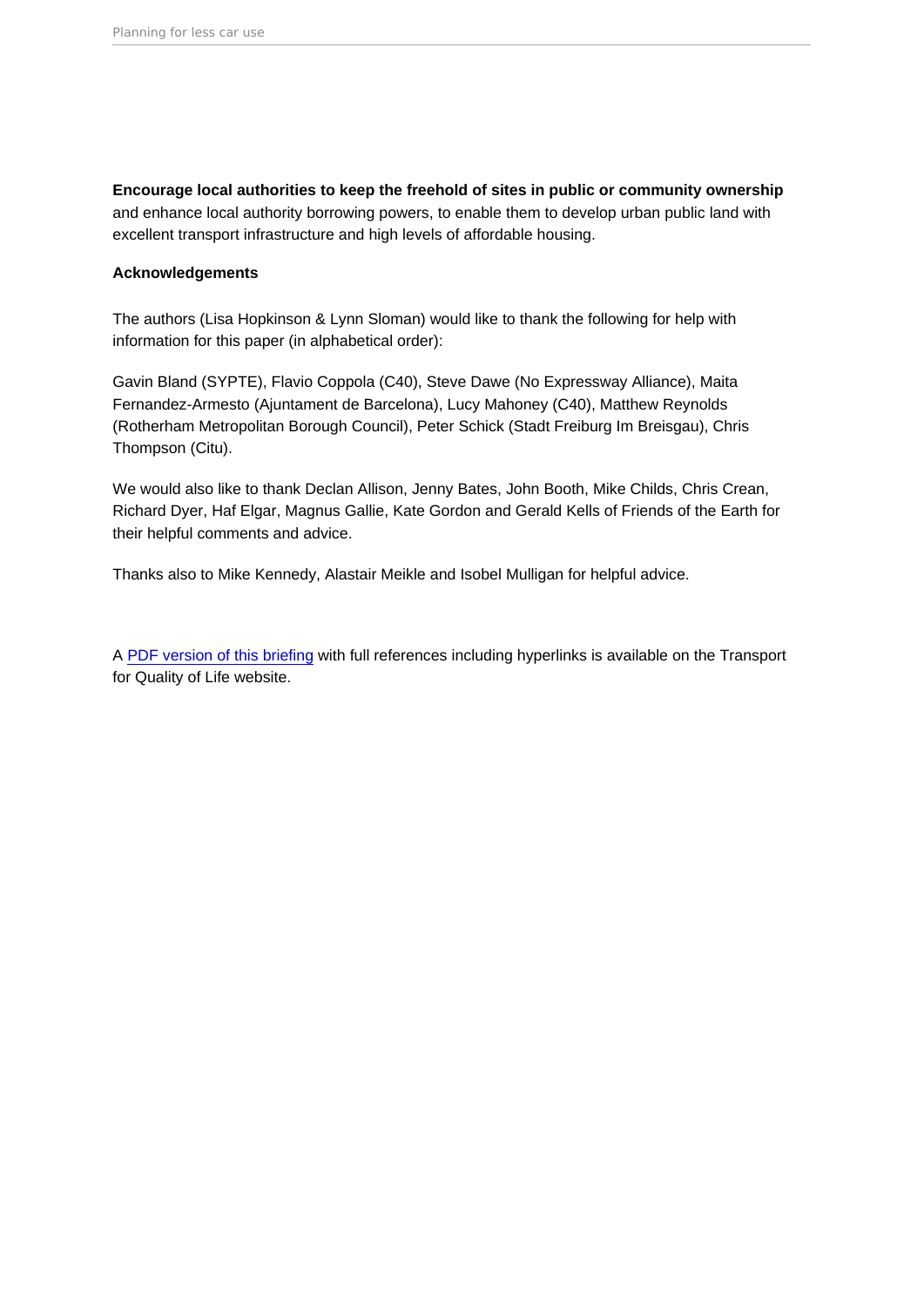### <span id="page-13-0"></span>Notes

[1](#page-1-0) We estimate car mileage will need to be reduced in the order of 20-60% by 2030 compared with 2016 levels, depending on a range of factors such as the rate of uptake of electric cars, improvements in conventional car emissions, and rate of decarbonisation of the power grid. However, even if all new cars are electric by 2030, there will need to be significant reductions in mileage of all cars before then. Hopkinson L. and Sloman L. (2018) More than Electric Cars: Why we need to reduce traffic to reach carbon targets. Briefing for Friends of the Earth. February 2019.

[2](#page-2-0) Newman P. and Kenworthy J. (1989) Cities and Automobile Dependence: An International Sourcebook. Gower, Aldershot, UK. This much cited study compared 32 cities and showed that population and size had less effect on car dependency than urban density. Although the findings have been challenged, there have been subsequent studies which show that these findings are still valid.

[3](#page-2-0) Ewing R. and Cervero R. (2010) Travel and the Built Environment. Journal of the American Planning Association, 76 (3), pp. 265-294. DOI: 10.1080/01944361003766766

[4](#page-2-0) RTPI (2018) Settlement patterns, Urban Form & Sustainability. May 2018

[5](#page-2-0) Reducing the distance to jobs and other attractions has been found to be strongly associated with vehicle mileage. The results of a meta-analysis of hundreds of studies found that destination accessibility, measured either in terms of distance to central areas, or the number of jobs and other attractions reachable in a given time, was the variable with the strongest association with vehicle mileage. Ewing R. and Cervero R. (2010) Travel and the Built Environment, Journal of the American Planning Association, 76 (3), pp. 265-294, DOI: 10.1080/01944361003766766

[6](#page-2-0) [a](#page-2-0) [b](#page-3-0) Zahabi S. A. H. et al. (2017) Impacts of built environment and emerging green technologies on daily transportation greenhouse gas emissions in Quebec cities: a disaggregate modelling approach. Transportation, 44, pp.159–180.

[7](#page-2-0) This holds true even accounting for socio-economic effects i.e. the fact that people who don't have cars tend to locate in dense areas. Brownstone D. and Cobb T. F. (2009) The impact of residential density on vehicle usage and energy consumption. Journal of Urban Economics, 65, pp. 91–98.

[8](#page-2-0) Increasing the housing density by the same level also tripled the odds of walking. Boulangea C. et al. (2017) Examining associations between urban design attributes and transport mode choice for walking, cycling, public transport and private motor vehicle trips. Journal of Transport and Health, 6, pp. 155-166. <https://doi.org/10.1016/j.jth.2017.07.007>

[9](#page-2-0) Taylor I. and Sloman L. (2008) Masterplanning Checklist for Sustainable Transport in New Developments. September 2008.

[10](#page-2-0) There are many examples of developments that show how it's possible to build good-quality new homes at high densities while maintaining urban open space and reducing traffic congestion. While the public often negatively associate high density with 1960s and 1970s tower blocks, many desirable Georgian and Victorian three-storey streets and squares achieve densities of 80-100 dph. CPRE (2006) Compact Sustainable Communities. 2nd edition, November 2006.

[11](#page-2-0) Significantly higher densities can still be achieved while retaining suburban character. Maccormack R. (2011) Planning: suburban housing density. Architects' Journal, 6 October 2011. Accessed 21.12.2018.

[12](#page-2-0) [a](#page-2-0) [b](#page-2-0) [c](#page-3-0) Ewing R. and Cervero R. (2010) Travel and the Built Environment, Journal of the American Planning Association, 76 (3), pp. 265-294, DOI: 10.1080/01944361003766766

[13](#page-2-0) Wang Y. et al. (2016) A review on the effects of physical built environment attributes on enhancing walking and cycling activity levels within residential neighborhoods. Cities, 50, pp 1-5.

[14](#page-2-0) Knuiman M. W. (2014) A Longitudinal Analysis of the Influence of the Neighborhood Built Environment on Walking for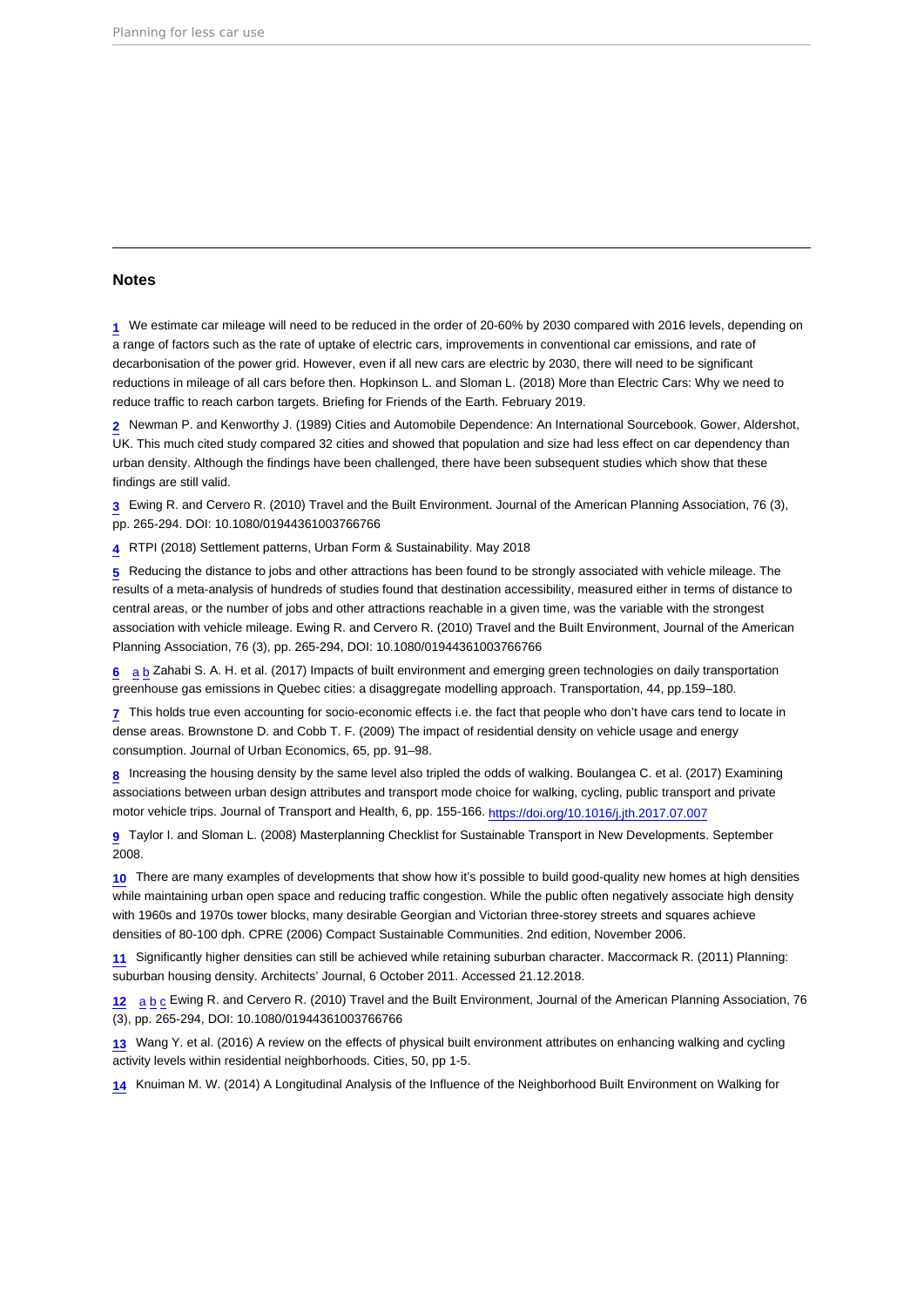<span id="page-14-0"></span>Transportation: The RESIDE Study. American Journal of Epidemiology, 180 (5), pp.453–461.

[15](#page-3-0) Copenhagen's policy to remove 3% of parking every year and not build any new roads was thought to be a major contributor to the fact that there was zero traffic-growth in the old city for 15 years.

[16](#page-3-0) Without traffic restraints densification leads to more traffic congestion in central areas. Melia S., Parkhurst G. and Barton H. (2011) The paradox of intensification. Transport Policy, 18 (1). pp. 46-52. ISSN 0967-070X

[17](#page-3-0) The smart growth principles include: plan compact communities; strengthen and direct development towards existing communities; provide sustainable transport choices; protect the unbuilt environment; mix land uses. Smart Growth UK (2007) Manifesto

[18](#page-3-0) Victoria Transport Policy Institute and LSE Cities (2015) Analysis of Public Policies That Unintentionally Encourage and Subsidize Urban Sprawl. Report for New Climate Economy. Lead Author: Todd Litman.

[19](#page-3-0) An article on Scottish tenements describes the neighbourliness of the dense districts with strong social networks, safety and a feeling of vitality offered by their design. Hoolachan A. (2014) Scottish tenements, English Terraces. Article in Kings Review, 21 September 2014. Accessed 04.12.2018.

[20](#page-3-0) The principle of 'Lifetime Neighbourhoods', places which meet the needs of local communities at all stages of life, was introduced in the London Plan in 2011. Just Space (2016) Towards a Community-Led Plan for London. Policy directions and proposals.

[21](#page-3-0) Public transport and cycle superhighways are addressed by separate papers (2 and 4) in this series.

[22](#page-3-0) Between 1990 and 2006 Freiburg reduced car mileage by 7% on all roads and by 13% on residential roads while experiencing population and economic growth. Over a similar period, per capita transport CO2 emissions fell by 13%. In 2006, transport carbon emissions were nearly 90% that of the German average. Buehler R. and Pucher J. (2011) Sustainable Transport in Freiburg: Lessons from Germany's Environmental Capital. International Journal of Sustainable Transportation, 5, pp.43–70. Freiburg has also reduced its residents' share of trips by car within the city from 39% in 1982 to 21% in 2016. Schick P., Stadt Freiburg, Personal communication by email 18.01.2019.

[23](#page-3-0) The plans were developed with extensive citizen participation. There are laws restricting new development to areas immediately adjacent to already built-up areas. Buehler R. and Pucher J. (2011) Sustainable Transport in Freiburg: Lessons from Germany's Environmental Capital. International Journal of Sustainable Transportation, 5, pp.43–70

[24](#page-3-0) Foletta N. and Field S. (2011) Europe's Vibrant New Low Car(bon) Communities. Report for Institution of Transport and Development Policy (ITDP). Accessed 27.11.2018

[25](#page-4-0) Many London boroughs have 'car-free homes' planning policies and the draft London Plan aims to make new housing and office developments car-free if they're near large public transport links. Tower Hamlets introduced this policy in the 1990s to reduce congestion, manage parking and improve air quality. Tower Hamlets Car Free Development webpage. Accessed 19.11.2018

[26](#page-4-0) Slateford Green in Edinburgh consists of 120 Housing Association flats in West Edinburgh, with pedestrian/cycle routes, where car parking spaces are allocated for soft landscaping. Developed in 2000, only 25% of people on average own a car. <https://ogilviej.wordpress.com/a-car-free-environment/>, and [http://hackland-dore.com/projects/slateford-green-edinburgh,](http://hackland-dore.com/projects/slateford-green-edinburgh) accessed 19.11.2018.

[27](#page-4-0) The Climate Innovation district is currently being developed by CITU.

[28](#page-4-0) It creates a car-free environment with underground, centralised car parking, with spaces allocated for a car club. Although required to provide a minimum number of parking spaces CITU do not expect them all to be used and are already looking for ways to repurpose some of them. Thompson C. (2018) Chris Thompson, CITU, Personal Communication by email, 30.11.2018.

[29](#page-4-0) The Mayors of twelve cities, including London, have signed a declaration to ensure that a major area of their city is zero emission by 2030. The Mayors have committed to increase rates of walking, cycling, public and shared transport, to accelerate the shift to zero emission vehicles and reduce vehicle miles in cities. C40 (2017) Mayors of 12 Pioneering Cities Commit to Create Green and Healthy Streets. Press release, 23 October 2017. [www.c40.org/press\\_releases/mayors-of-12-pioneering](http://www.c40.org/press_releases/mayors-of-12-pioneering-cities-commit-to-create-green-and-healthy-streets)[cities-commit-to-create-green-and-healthy-streets.](http://www.c40.org/press_releases/mayors-of-12-pioneering-cities-commit-to-create-green-and-healthy-streets)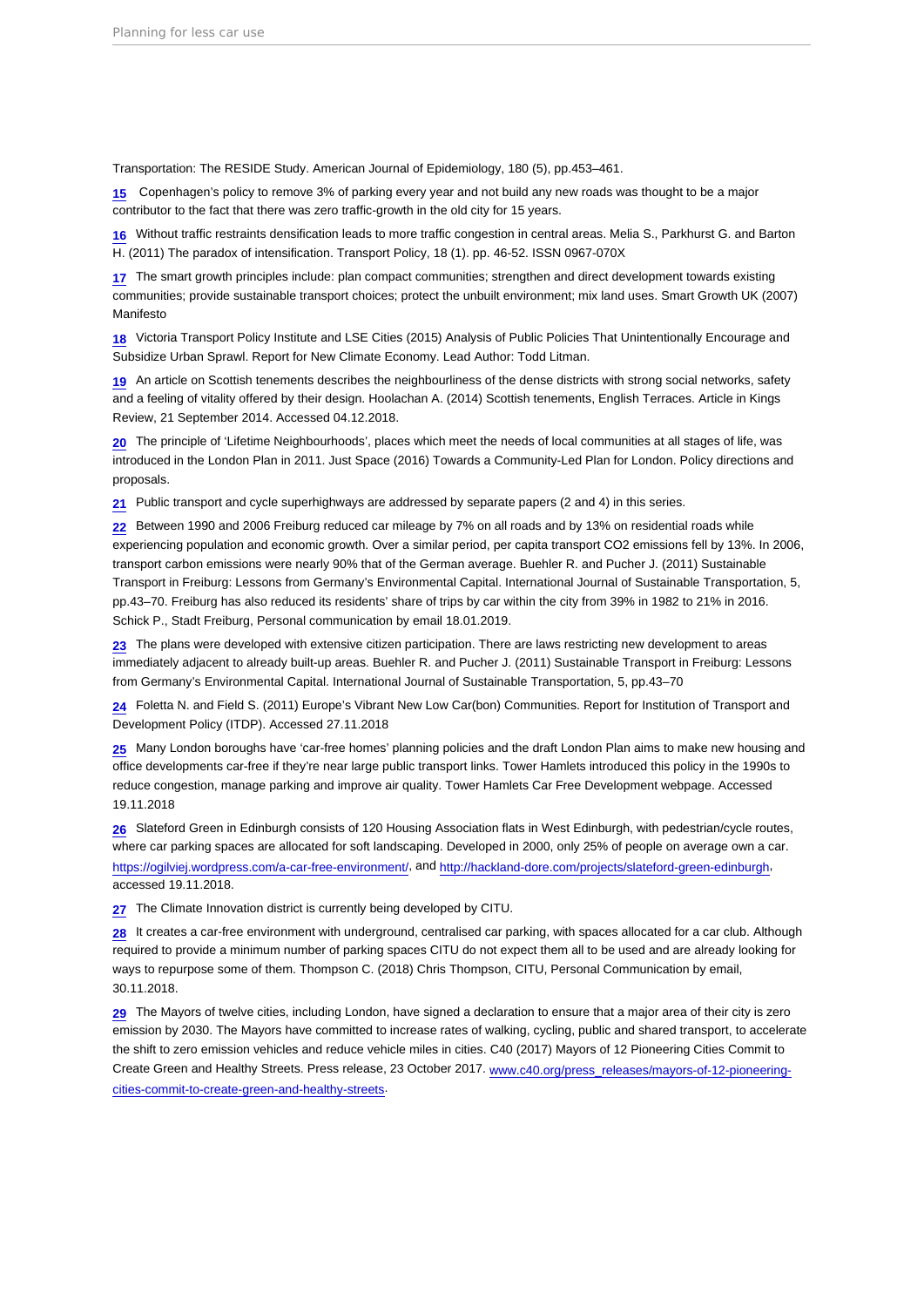<span id="page-15-0"></span>[30](#page-4-0) The Draft London Plan promotes car-free developments in areas well-connected by public transport and has no minimum car parking standards. Maximum residential parking standards take account of public transport access and housing density, and range from 'car-free' in most of central Inner London and major metropolitan and town centres, to 1.5 spaces per dwelling in parts of outer London without good public transport access. Mayor of London (2018) Draft New London Plan showing Minor Suggested Changes.

[31](#page-4-0) London has developed a Healthy Streets Approach, a system of policies and strategies to reduce car use and promote walking, cycling and public transport. Using ten indicators of what makes streets attractive places, it's applied at street, network and strategic levels to plan and design high-quality street environments. Mayor of London (2017) Healthy Streets for London. Accessed 21.11.18

[32](#page-4-0) Hamburg plans to reduce the number of cars by only allowing pedestrians and cyclists to enter a 'green network' of connected spaces, covering 40% of the city by 2035. [www.hamburg.de/gruenes-netz/](http://www.hamburg.de/gruenes-netz/), accessed 14.11.2018

[33](#page-4-0) Oslo plans to ban cars from its city centre by 2019 as well as double the bike's mode share to at least 16% of all trips by 2025. Bliss, L. (2018) The War on Cars, Norwegian Edition. Article for CityLab, 3 May 2018

[34](#page-4-0) Madrid plans to ban cars from 500 acres of its centre by 2020, with redesign of 24 of the city's busiest streets for walking, as part of a wider plan to reduce daily car usage. Garfield L. (2017) 12 major cities that are starting to go car-free. Article for Business Insider, 2 February 2017.

[35](#page-4-0) For example, Barcelona has plans for a number of 'superblocks', 40-acre sections of the street grid that are being transformed into pedestrian-first environments. Two have been implemented so far, recovering thousands of square metres of local space.. The plan aims to cut car trips by 21% by 2024 (assuming all the superblocks are implemented). <http://ajuntament.barcelona.cat/superilles/ca/noticies>and Fernandez-Armesto M. (2018) Personal Communication by email, 11.12.2018.

[36](#page-4-0) A study of one superblock area found driving fell by 26% while walking increased by 10% and cycling by 30%. O Sullivan, F. (2017) Barcelona's car-taming superblocks meet resistance. Article for Citylab, 20 January 2017.

[37](#page-4-0) Bhosale, J. et al. (2015) A pilot study exploring the measurement of intergenerational differences in independent mobility. Journal of Transport and Health, 2, pp. 522-528.

[38](#page-4-0) Parking and car access is typically responsible for up to 40% of residential development. CPRE (2006) Compact Sustainable Communities. 2nd edition, November 2006.

[39](#page-4-0) The British Parking Association (BPA) estimates there are 8-11.3 million car parking spaces in UK in total, equivalent to an area of 92-133 km2, which can be doubled to include turning space/exits giving a total of 266 km2. This compares to the area of Birmingham of 267 km2. Note this includes regulated parking (car parks run by Local Authorities) but is likely to underestimate non-regulated parking (car parks run by retail, private sector, NHS Trust or universities). This non-regulated parking is the majority of parking in the UK. British Parking Association and SkyBlue Research 2013, The size and shape of the UK parking profession.

[40](#page-4-0) Leicester City Council. Jubilee Square Webpage. Accessed 04.12.2018.

[41](#page-4-0) University of Leicester. Landscaped Space at the Heart of Campus webpage. Accessed 04.12.2018.

[42](#page-4-0) Committee on Climate Change (2018) Land use: Reducing emissions and preparing for climate change. November 2018.

[43](#page-4-0) In 2016-17, 16% of new housing was built on agricultural land. Ministry of Housing, Communities and Local Government (2018a) Land Use Change Statistics in England: 2016-17. Statistical Release, 31 May 2018. Although it's often argued in planning enquiries that farmland is of low ecological value and not accessible to the public, and therefore acceptable for development, in a climate-constrained future, protection of farmland will become critically important for food security as well as carbon capture and storage.

[44](#page-4-0) One of the 10 Healthy Streets Indicators developed by Transport for London is 'people feel safe' which means lower speed limits (20 mph) , narrowing traffic lanes, windows overlooking streets and good lighting. Transport for London (2017). Guide to the Healthy Streets Indicators.

[45](#page-4-0) In 2017, 470 pedestrians were killed on the roads in Great Britain and a further 23,335 seriously or slightly injured, and 101 cyclists were killed with a further 18,220 seriously or slightly injured. A quarter of the pedestrians were children.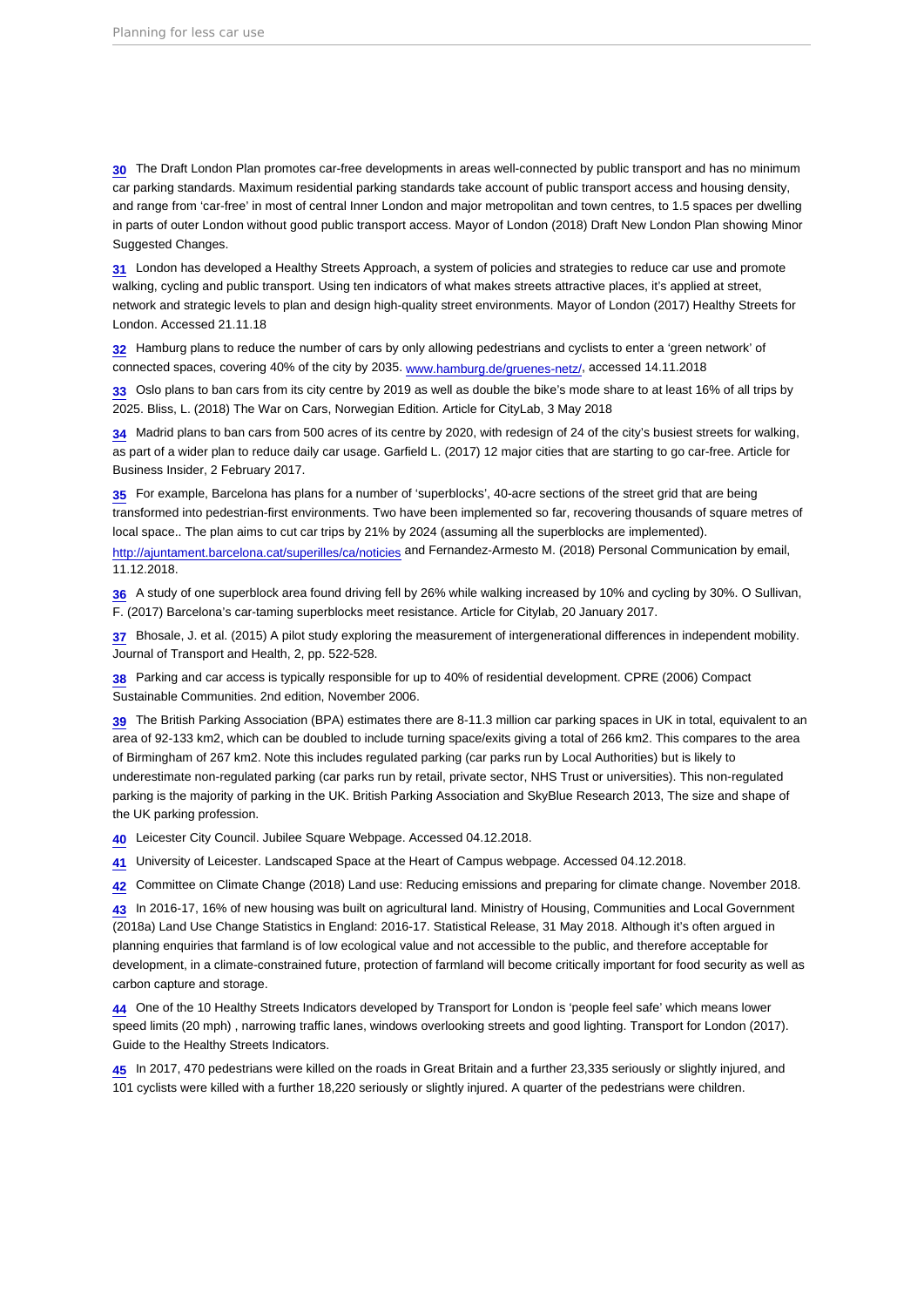<span id="page-16-0"></span>Department for Transport (2018) Reported Road Casualties in Great Britain: 2017 Annual Report. September 2018. There were a further 703 pedestrian casualties (176 killed or seriously injured) and 302 cyclist casualties (51 killed or seriously injured) in Northern Ireland. Police Service of Northern Ireland (2018) Police Recorded Injury Road Traffic Collisions and Casualties Northern Ireland 2017/18. May 2018.

[46](#page-4-0) Jacobs-Crisioni et al. (2014) Evaluating the impact of land-use density and mix on spatiotemporal urban activity patterns: An exploratory study using mobile phone data. Environment Planning A, 46 (11) 2769-2785.

[47](#page-4-0) It's argued that sluggish high street retail is a symptom rather than a cause of an underperforming city centre. Retail is just one part of the economy and city centres need to function as effective business locations. This means increasing the skills of local residents and an effective public transport system to widen the pool of skilled labour available to city centre businesses. Swinney P. and Sivaev D. (2013) Beyond the High Street: Why our city centres really matter. Report for Centre for Cities.

[48](#page-5-0) In the 2016-based projections, UK household numbers are expected to grow from 27.8 million in 2018 to 30.1 million by 2030. Office for National Statistics (2018) Table 401. Household projections for UK. Accessed 04.12.2018.

[49](#page-5-0) The latest 2016-based household projections (equivalent to around 159,000 homes/year for England over 25 years) are lower than the previous 2014-based projections (equivalent to around 210,000 homes/year) which in turn are lower than the government targets (300,000 homes/year). However, the government continues to insist on the use of the higher 2014 figures for determining how much housing a Local Authority needs. Barton C. and Garton-Grimwood G. (2018) Housing targets: Can we predict future need? House of Commons Library Analysis, 2 October 2018.

[50](#page-5-0) CPRE has estimated that there was at least 28,349 hectares of brownfield land on the Brownfield Land Register at the end of 2017. This did not include many small urban sites which are unrecorded or the 5% of local authorities whose registers were incomplete. It estimates that this would provide 1.1 million homes at an average density of 33dph or, 1.2 million homes at a density of 40dph (which for this report equates to roughly 3 million homes at a density of 100 dph). CPRE (2018a) State of Brownfield. February 2018.

[51](#page-5-0) There's a strong relationship between brownfield capacity and housing demand – South Cambridgeshire has an estimated 12 years' worth of housing supply on suitable and deliverable brownfield sites. CPRE (2018a) State of Brownfield. February 2018.

[52](#page-5-0) These estimates are based on the differences between the annual car mileage of an average resident of a large city versus a smaller settlement or rural/isolated settlement from three separate sources, emissions of an average conventional car and electric car in 2030, and assuming that electric cars form 50% of the new car market in 2030.

[53](#page-5-0) Based on UK car CO2 emissions of around 70 million tonnes in 2016 and an estimated target of around 17 million tonnes in 2030 for a 66% chance of keeping temperatures well below 2°C. See Paper 1 of this series for more details.

[54](#page-5-0) To avoid double counting, the estimates of reductions from improved public transport, walking and cycling are estimated in other papers in this series.

[55](#page-5-0) If 2.3 million homes were built at current housing densities of 32 dph, with 50% outside urban areas, this would require around 35,500 ha (355 km2) of greenfield land. This compares to the area of Birmingham of 267 km2.

[56](#page-5-0) [a](#page-5-0) [b](#page-6-0) [c](#page-8-0) [d](#page-10-0) [e](#page-10-0) [f](#page-10-0) Town and Country Planning Association (TCPA) (2018) Planning 2020 – Final Report of the Raynsford Review of Planning in England. November 2018.

[57](#page-5-0) There's also much more regulatory and policy stability, institutional clarity, more effective land taxation, and availability of local finance to fund infrastructure. Town and Country Planning Association (TCPA) (2018) Planning 2020 – Final Report of the Raynsford Review of Planning in England. November 2018.

[58](#page-5-0) These ranged from small developments to large greenfield developments and urban extensions. Foundation for Integrated Transport (2018) Transport for New Homes. July 2018.

[59](#page-5-0) Development masterplans go up to the boundary and local authorities rarely have the funding or capacity to buy the land or fund the new walking and cycling links necessary, while existing large roads sever the connection. Foundation for Integrated Transport (2018) Transport for New Homes. July 2018.

[60](#page-5-0) Foundation for Integrated Transport (2018) Transport for New Homes. July 2018.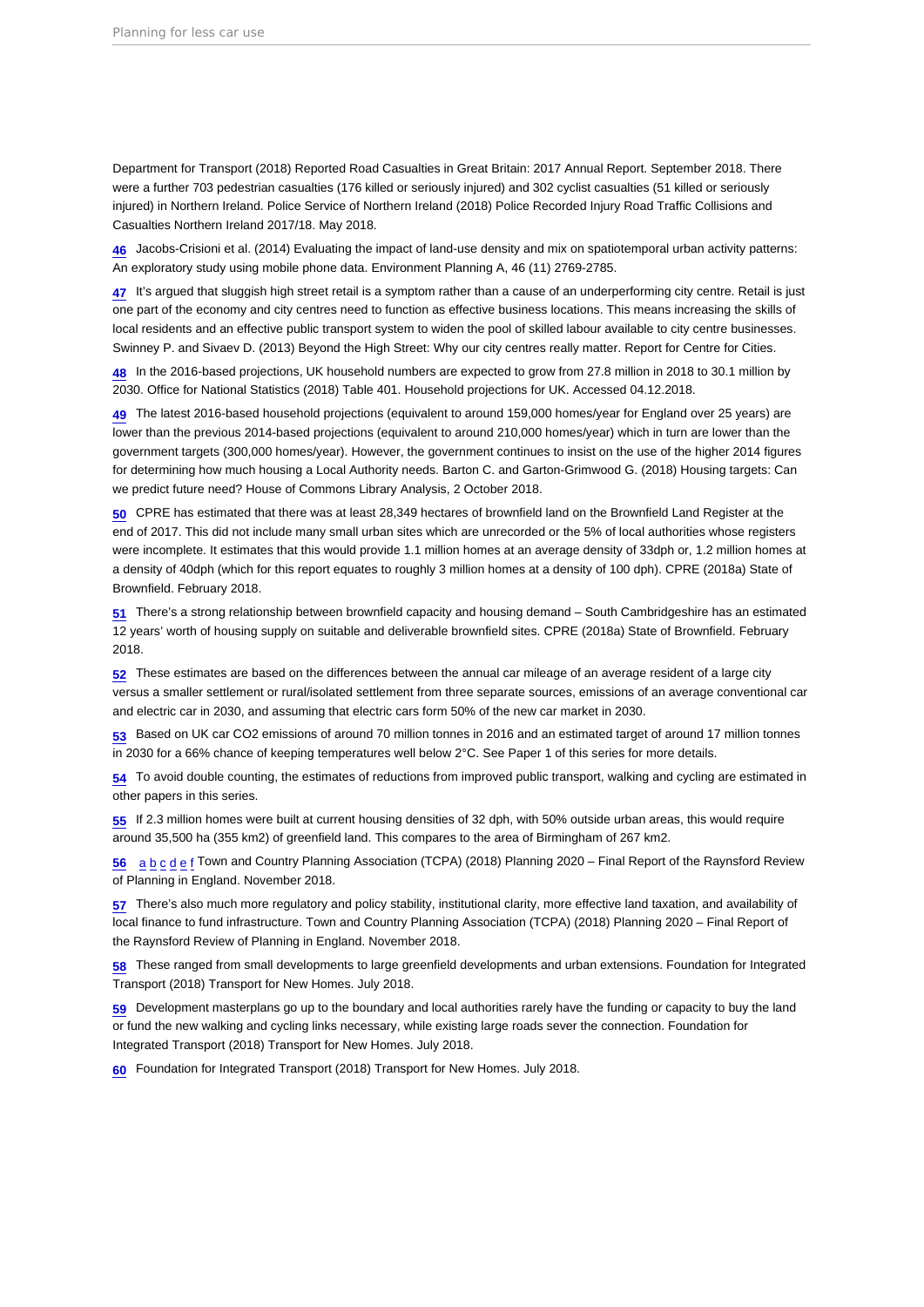<span id="page-17-0"></span>[61](#page-6-0) A study for the Royal Town Planning Institute (RTPI) found that more than half (54%) of planning permissions granted between 2012-2015 in twelve English city regions were located outside an existing built-up area. The twelve city regions comprised Cambridge, Brighton, Oxford, Bournemouth, Bristol, Plymouth, Coventry, Nottingham, Newcastle, Blackburn, Warrington, and Leeds. Bilfinger GVA (2016) The Location of Development. Report for RTPI.

[62](#page-6-0) Ministry of Housing, Communities and Local Government (2018a) Land Use Change Statistics in England: 2016-17. Statistical Release, 31 May 2018. Unable to find analogous figures for Scotland, Wales and Northern Ireland.

[63](#page-6-0) [a](#page-6-0) [b](#page-8-0) Foundation for Integrated Transport (2018) Transport for New Homes. July 2018

[64](#page-6-0) A report by the Association of Convenience Stores (ACS) shows that in the year after the publication of the NPPF in 2012, 76% of all new gross retail floorspace approved in England following planning permission is located out of town, compounding the pressure on in-town retail. Although the government has challenged these figures, it has been unable to provide any official figures. Baldcock J. (2013) Retail Planning Decisions under the NPPF. Report commissioned by the ACS. November 2013.

[65](#page-6-0) All 38 Enterprise Zones (100% capital allowances on construction/extension of commercial/industrial buildings) created between 1981-1996 were in rural or urban fringe locations. All but 3 of the 25 areas given Enterprise Zone status by the Coalition Government were also in out-of-town locations. Swinney P. and Sivaev D. (2013) Beyond the High Street: Why our city centres really matter. Report for Centre for Cities.

[66](#page-6-0) Between 1998 and 2008, medium (600,000-2.5 million population) and small (<600,00) cities saw a 0.6% and 4.1% shift respectively in private sector jobs away from central areas. The reverse was true in London and large cities, which saw an increase in the number of jobs in central areas over the same period. Policies such as Enterprise Zones and business and science parks, which subsidised out-of-town employment sites and created an oversupply of office space, are thought to be partly responsible for this decentralisation. Swinney P. and Sivaev D. (2013) Beyond the High Street: Why our city centres really matter. Report for Centre for Cities.

[67](#page-6-0) An increasing number of developments are given 'permitted development rights' which means they have automatic permission, bypassing requirements in the Local Plan and not subject to Section 106 agreements. These include conversion of B1 office stock into housing and conversion of agricultural buildings to residential use. Although there are no official figures, anecdotally this is thought to be leading to a shortage of town-centre office space in some areas.

[68](#page-6-0) For example, CO2 emissions from transport were 1.3 tonnes per capita in Brighton, which has a strong concentration of private sector jobs in the city centre, compared with 2.2 tonnes per capita in Wakefield, which has a more dispersed pattern of economic activity including sites close to the M1 and M62. Swinney P. and Sivaev D. (2013) Beyond the High Street: Why our city centres really matter. Report for Centre for Cities.

[69](#page-6-0) European Environment Agency (EEA) and Swiss Federal Office for the Environment (FOEN) (2016) Urban sprawl in Europe. Joint EEA-FOEN report. November 2016.

 $70$  The NPPF sets out key principles for new development with which local plans must conform. First published in 2012, it was revised for the first time in 2018. Planning Practice Guidance provides additional guidance but unlike NPPF can be changed without consultation. Ministry of Housing, Communities and Local Government (2018b) National Planning Policy Framework. July 2018.

 $71$  It's outside the scope of this paper to explore all the differences between England and the devolved nations, but the planning systems in Scotland, Wales and Northern Ireland are also plan-led. Wales has Planning Policy Wales and Technical Advice Notes, and a National Development Framework (a spatial plan) which are used to prepare Local Development Plans. <https://gov.wales/topics/planning/?lang=en> Scotland has a Scottish Planning Policy and National Planning Framework (a spatial strategy) which are used to guide preparation of local development plans. [www.gov.scot/publications/scottish-planning](http://www.gov.scot/publications/scottish-planning-policy/)[policy/](http://www.gov.scot/publications/scottish-planning-policy/) Northern Ireland has a Regional Development Strategy (a spatial strategy) which is used to guide preparation of local development plans. [www.planningni.gov.uk/](http://www.planningni.gov.uk/) There are strong differences between them. For example, in Northern Ireland there's a focus on economic growth, while in Wales, there's a statutory duty and presumption in favour of sustainable development defined as "the process of improving the economic, social, environmental and cultural well-being of Wales by taking action, in accordance with the sustainable development principle, aimed at achieving the well-being goals."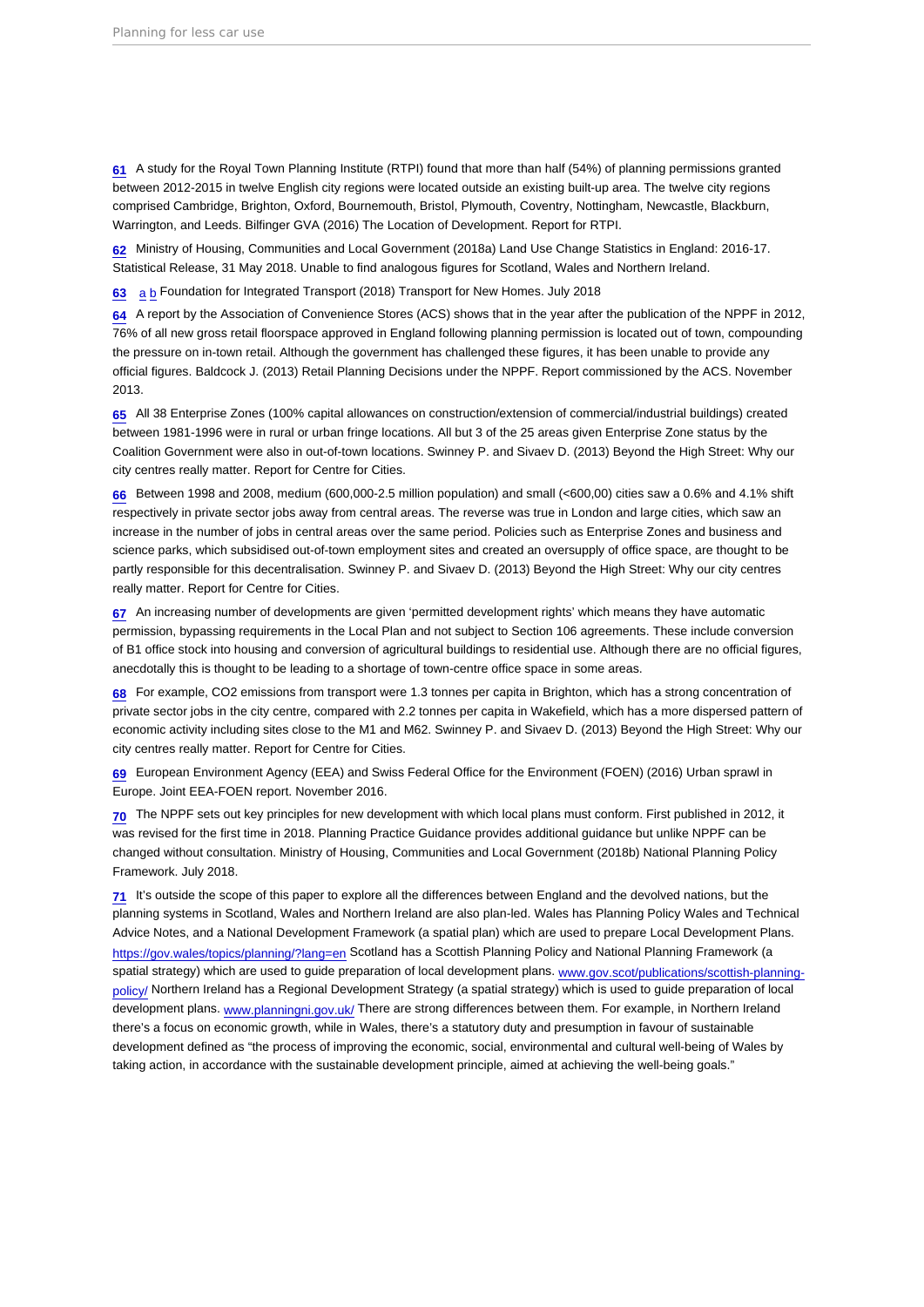<span id="page-18-0"></span>[72](#page-6-0) For example: "Significant development should be focused on locations which are or can be made sustainable, through limiting the need to travel and offering a genuine choice of transport modes." [para 103, Section 9 on Sustainable Travel]; "New development should be planned for in ways that…can help to reduce greenhouse gas emissions, such as through its location, orientation and design." [paragraph 150, Section 14 on Climate Change]; Ministry of Housing, Communities and Local Government (2018b) National Planning Policy Framework.

[73](#page-6-0) CPRE (2018b) New planning rulebook heavily criticised by CPRE. News item, 24 July 2018. Accessed 21.11.2018

[74](#page-6-0) The NPPF has always had "a presumption in favour of sustainable development" (paragraph 11 of the 2018 version). In the 2012 version, sustainable development was seen as a "golden thread running through both plan-making and decisiontaking" and it referred to the UN definition of sustainable development of "meeting the needs of the present without compromising the ability of future generations to meet their own needs" and five 'guiding principles' of sustainable development: "living within the planet's environmental limits; ensuring a strong, healthy and just society; achieving a sustainable economy; promoting good governance; and using sound science responsibly." The UN definition and reference to the "golden thread" were removed in the 2018 revision, which now states that policies should provide for housing and other development unless they affect areas of particular importance (eg Sites of Special Scientific Interest or National Parks) or where "any adverse impacts of doing so would significantly and demonstrably outweigh the benefits, when assessed against the policies in this Framework taken as a whole." Ministry of Housing, Communities and Local Government (2018b) National Planning Policy Framework.

[75](#page-6-0) House of Commons Communities and Local Government Committee (2014). Review of the operation of the National Planning Policy Framework (NPPF). December 2014.

[76](#page-6-0) CPRE (2018c) Set up to fail: why housing targets based on flawed numbers threaten our countryside. November 2015.

[77](#page-6-0) While the housing targets developed by Local Authorities in England are based on household projections, the UK government has stated that the lower 2016-based household projections released in 2018 will not affect its target of 300,000 homes/year for England and that it is seeking to review the formula that determines local targets so it supports this target. Ministry of Housing, Communities and Local Government (2018) Technical consultation on updates to national planning policy and guidance.

[78](#page-6-0) While national policy allows for adjustment of household projections, in some cases these are replaced wholesale after provision is made for past delivery shortfalls, optimistic views about future economic growth, affordability and other factors. Thus the 2014 Oxfordshire Strategic Housing Market Assessment increased the housing target by 2.7 times the government projection, which was severely criticised by planning experts. Wenban Smith A. (2014) Unsound & unsustainable – why the SHMA will increase greenfield use but not meet housing needs. A critique of GL Hearn's April 2014 Oxfordshire Strategic Housing Market Assessment (SHMA). Report for CPRE Oxon.

[79](#page-7-0) The Housing Delivery Test (HDT) measures the net homes delivered against the number of homes required, as set out in the relevant strategic plans and policies for the area, over a rolling three-year period. There's a presumption in favour of sustainable development where delivery is below 75% of the housing required from 2020.

[80](#page-7-0) Under Paragraph 14 of the 2012 NPPF or paragraph 11 of the 2018 NPPF, where the development plan is absent, silent or relevant policies are out of date, permission is granted unless: "any adverse impacts of doing so would significantly and demonstrably outweigh the benefits". Out-of-date policies include where the local planning authority cannot demonstrate a 5 year supply of deliverable housing sites or where they don't meet the Housing Delivery Test. When schemes go to appeal, decided by a planning inspector, the presumption in favour of sustainable development means the planning 'balance' may tilt in favour of approval, because the benefit of delivering new homes is seen to outweigh any drawbacks, which might include a less sustainable location, or lack of infrastructure.

[81](#page-7-0) Around 165,000 homes from 42% of Councils could bypass local plans due to the Housing Delivery Test. Local Government Association (2018) Local Government Association response to the MHCLG consultation on the draft revised National Planning Policy Framework. 10 May 2018.

[82](#page-7-0) While a Transport Assessment is carried out by local authorities to assess the transport implications of their local plan, too often this generates unrealistic estimates of traffic growth, resulting in over-investment in roads. For example, the Transport Assessment for the Leeds City Council draft development plan forecasts levels of traffic growth of 20% per decade, reversing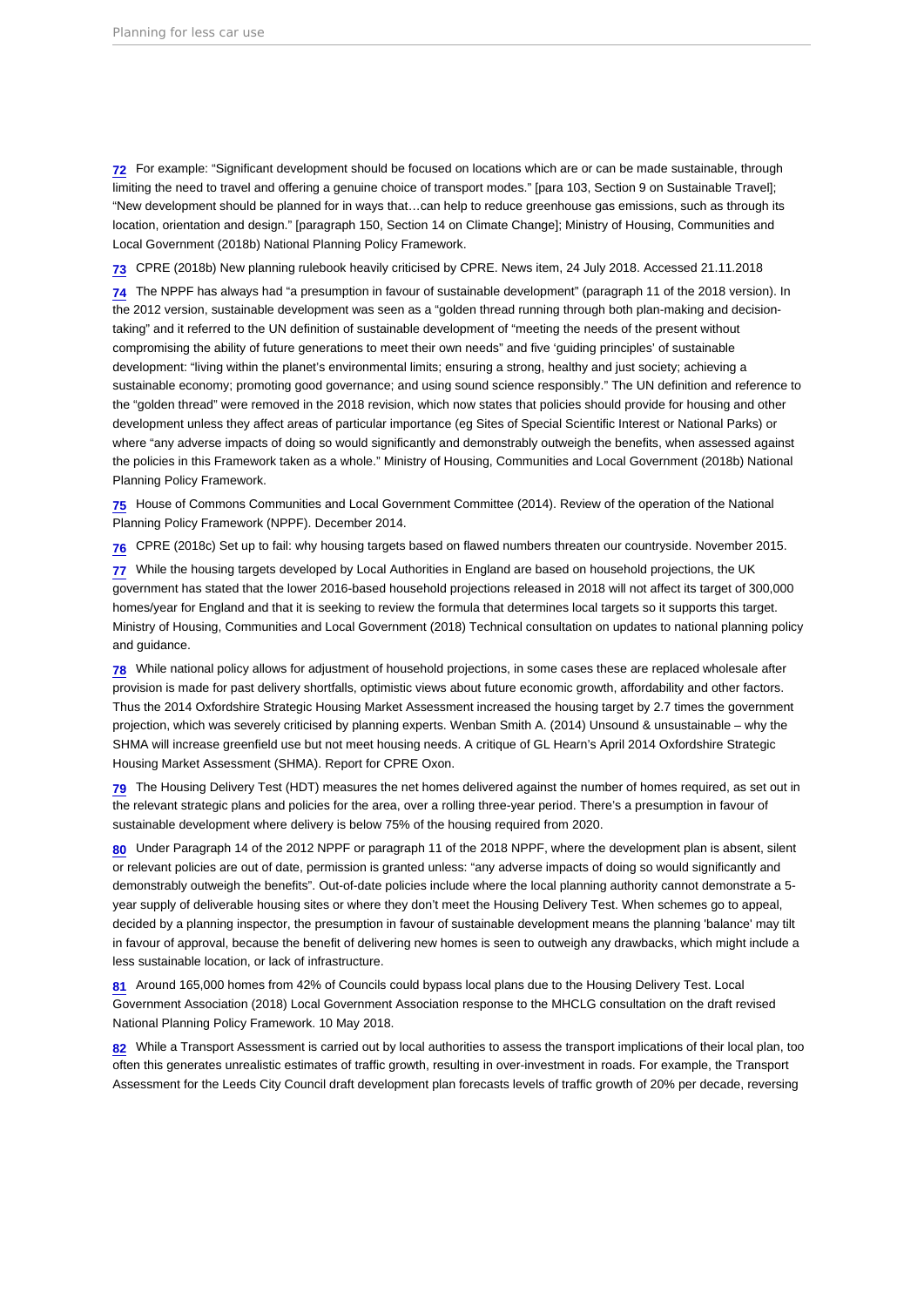<span id="page-19-0"></span>the 10% reduction in traffic over the previous decade, which occurred during a growth period. Marsden G. et al. (2018) All Change? The future of travel demand and the implications for policy and planning. May 2018. The First Report of the Commission on Travel Demand.

[83](#page-7-0) The Cambridge-Oxford growth arc proposed by the National Infrastructure Commission includes plans for one million homes by 2050, mainly in new settlements on greenfield land, supported by a new motorway-standard road (the Oxford-Cambridge Expressway). The housing targets are a massive increase over and above the levels of housing growth already proposed in Local Plans. CPRE (2018d) Cambridge-Milton Keynes-Oxford: A corridor of uncertainty for the countryside. Briefing, October 2018.

[84](#page-7-0) For example, plans for housing and jobs in the Cambridge-Oxford growth arc are justified on economic grounds. National Infrastructure Commission (undated). Partnering for Prosperity: A new deal for the Cambridge-Milton Keynes-Oxford Arc.

[85](#page-7-0) Shelter (2019) A vision for social housing: the final report of Shelter's commission on the future of social housing.

[86](#page-7-0) Jefferys P. and Lloyd T. (2017) New civic housebuilding: rediscovering our tradition of building beautiful and affordable homes. Report for Shelter

[87](#page-7-0) For example, the average price of new-build homes in the south east is £353,000, compared to £300,000 for existing homes. Jefferys P. and Lloyd T. (2017) New civic housebuilding: rediscovering our tradition of building beautiful and affordable homes. Report for Shelter.

[88](#page-7-0) Paragraph 17 of the 2012 NPPF stated "actively manage patterns of growth to make the fullest possible use of public transport, walking and cycling" This was removed in the 2018 revisions.

[89](#page-7-0) The 2012 and 2018 NPPF adopts a 'town centre first' approach for retail, leisure and office development. Proposals for these developments that are not in an existing town centre must pass two key tests – the sequential test and the impact test. The sequential test identifies development that cannot be located in town centres, and which would then be subject to the impact test. The impact test determines whether there would be likely significant adverse impacts of locating main town centre development outside existing town centres. The 2012 NPPF removed a rule on disaggregation, which required local authorities to ask developers for evidence of flexibility as to whether a proposed retail development can be broken down into specific parts on separate sites. Without this developers could easily argue a development is too large for a town centre site .

[90](#page-7-0) In 2011 Friends of the Earth prophetically warned "The presumption in favour of development set out earlier in the NPPF will over-ride the policy intended to support town centre first and could lead to a new rush for unsustainable, car-dependent, out-of-town retail sites." FoE (2011) Written evidence to Communities and Local Government Committee. Accessed 27.11.2018.

[91](#page-7-0) The 2012 NPPF, paragraph 32, stated "development should only be prevented or refused on transport grounds where the residual cumulative impacts of development are severe." This was revised in the 2018 NPPF, paragraph 109 (quoted in the main text), to provide two separate tests rather than one, with the unacceptable safety impact a lower threshold for rejection.

[92](#page-7-0) As one council officer noted: "with the government's drive to provide new housing we are under pressure to allow new developments unless the impact is "SEVERE". If there are 20 vehicles queuing to get through a junction and you add another 10 is this severe? Recent appeal decisions would suggest not." Woodhall Spa Parish Council. How Highways assess the traffic impact of a new development. Accessed 09.11.18.

[93](#page-7-0) The government's 2011 amendments to Planning Policy Guidance on transport (PPG13) deleted reference to maximum parking standards for off-street parking in residential developments, as well as reference to the use of parking charges to encourage alternative modes. Clark G. (2011) Parking policy changes and electric vehicle charging points. Letter from Greg Clark, MP to Clive Betts, MP, 3 Jan 2011.

[94](#page-7-0) Paragraph 106 of the 2018 revisions to the NPPF requires councils to have "clear and compelling justification" if they wish to limit parking in new developments.

[95](#page-7-0) Before 2012, national planning policy set a minimum density of 30 dph for residential development through Planning Policy Guidance 3 (PPG3). The 2012 NPPF removed this and allowed councils to set their own housing densities. The 2018 NPPF has added reference to the need to avoid low density housing and that the use of minimum density standards should be considered, particularly "for city and town centres and other locations that are well served by public transport." (Paragraph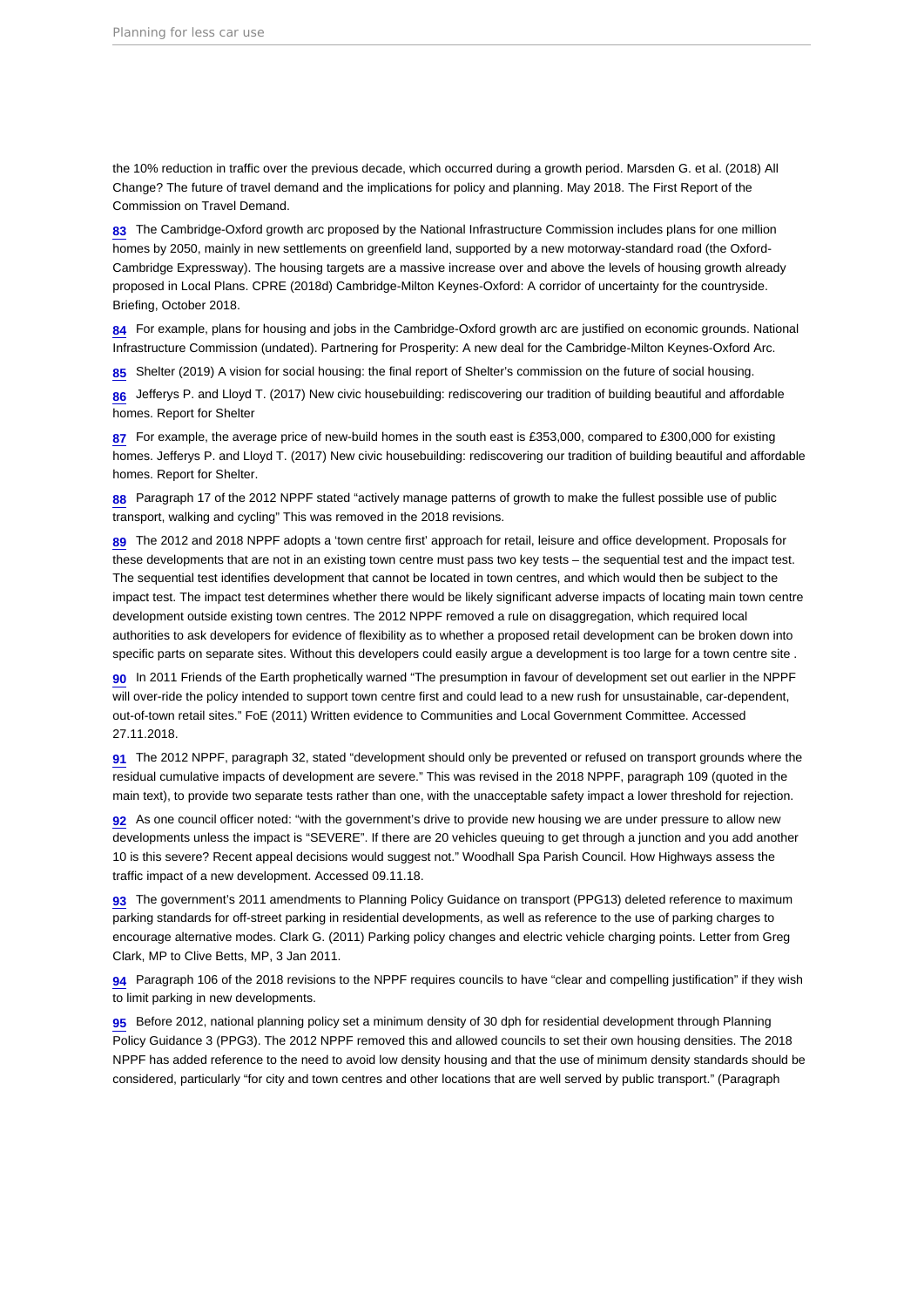#### <span id="page-20-0"></span>123).

[96](#page-7-0) Paragraph 118 of the 2018 NPPF states: "Planning policies and decisions should…give substantial weight to the value of using suitable brownfield land within settlements for homes and other identified needs, and support appropriate opportunities to remediate despoiled, degraded, derelict, contaminated or unstable land."

[97](#page-8-0) [a](#page-8-0) [b](#page-9-0) Pullinger R. (2018) Brownfield in the 2018 NPPF. CPRE Briefing 5. August 2018. Accessed 21.11.2018

[98](#page-8-0) Friends of the Earth has launched a legal challenge to the NPPF on the basis that it should be required to undergo a Strategic Environmental Assessment. If successful this will likely involve further revisions to the NPPF. Friends of the Earth (2018) Friends of the Earth challenges government planning rules in the High Court. News story, 17 December 2018.

[99](#page-8-0) Many planning authorities are in a state of crisis due to cuts, while at the same time planners in England have had to deal with four different development plan frameworks in the last 15 years. As well as different local authorities (metropolitan, unitary, county, borough and district councils) involved in the English planning system, there are also the overlapping roles of Local Enterprise Partnerships, regional transport bodies and different government agencies (eg Homes England). Town and Country Planning Association (TCPA) (2018) Planning 2020 – Final Report of the Raynsford Review of Planning in England. November 2018.

[100](#page-8-0) Town and Country Planning Association (TCPA) (2018) Planning 2020 – Final Report of the Raynsford Review of Planning in England. November 2018.

[101](#page-8-0) Based on 2015 government statistics for England, outside London. House of Commons Housing, Communities and Local Government Committee (2018) Land Value Capture. Report of Inquiry, 10 September 2018.

[102](#page-8-0) Local Government Association. Section 106 obligations overview. Accessed 04.12.2018.

[103](#page-8-0) Section 106 Agreements and the CIL are generally related to development costs rather than values, involve lengthy negotiations, are not transparent, are limited in application (S106 cannot be applied to minor developments and permitted developments) and tend to reinforce spatial inequality by giving the highest returns in the highest value areas. Town and Country Planning Association (TCPA) (2018) Planning 2020 – Final Report of the Raynsford Review of Planning in England. November 2018.

[104](#page-8-0) Viability Assessments, introduced in 2012, allow developers to avoid providing community benefits through Section 106 Agreements, if they can show that these will make the development not commercially viable. There is evidence from Shelter and CPRE that this has significantly reduced the provision of affordable housing. Anecdotal evidence suggests this is reducing the willingness of local councils to even ask for contributions to walking and cycling infrastructure. Although the 2018 NPPF introduced reforms to the Section 106 viability process, so that the viability is now tested at the plan-making stage, the effects of this are still to be seen.

[105](#page-8-0) For example, Switzerland, Germany and the Netherlands have laws with strict limits on the extent of the built-up area. European Environment Agency (EEA) and Swiss Federal Office for the Environment (FOEN) (2016) Urban sprawl in Europe. Joint EEA-FOEN report. November 2016.

[106](#page-9-0) CPRE (2018a) State of Brownfield. February 2018

[107](#page-9-0) Taylor I. and Sloman L. (2011) Thriving Cities: Integrated land use and transport planning. Report for PTEG. July 2011.

[108](#page-9-0) London has developed a system to optimise housing density according to location and public transport provision, determined through a tool called Public Transport Accessibility Levels. Mayor of London (2018) Draft London Plan. August 2018. Accessed 19.11.2018; the South Yorkshire Passenger Transport Executive (SYPTE) also has a simple traffic light system of grading sites by how public-transport-accessible they are, to identify the most suitable sites for housing growth. SYPTE (undated) Land Use Planning & Public Transport. A Developer's Guide. Accessed 19.11.2018. Prior to the development of the Sheffield City Region Combined Authority, the SYPTE used the system to grade all potential development sites across 4 South Yorkshire planning authorities, with the most accessible sites prioritised for development in the various South Yorkshire Local Plans. Reynolds M., Rotherham Metropolitan Borough Council. Personal Communication by telephone, 18.01.2019. SYPTE also used the system to develop the business case for public transport investment near to major new developments. Bland G., SYPTE, Personal communication, 10.01.2019.

[109](#page-9-0) Between 2008 and 2011, most of London, Salford and Brighton & Hove achieved average densities of over 100 dph for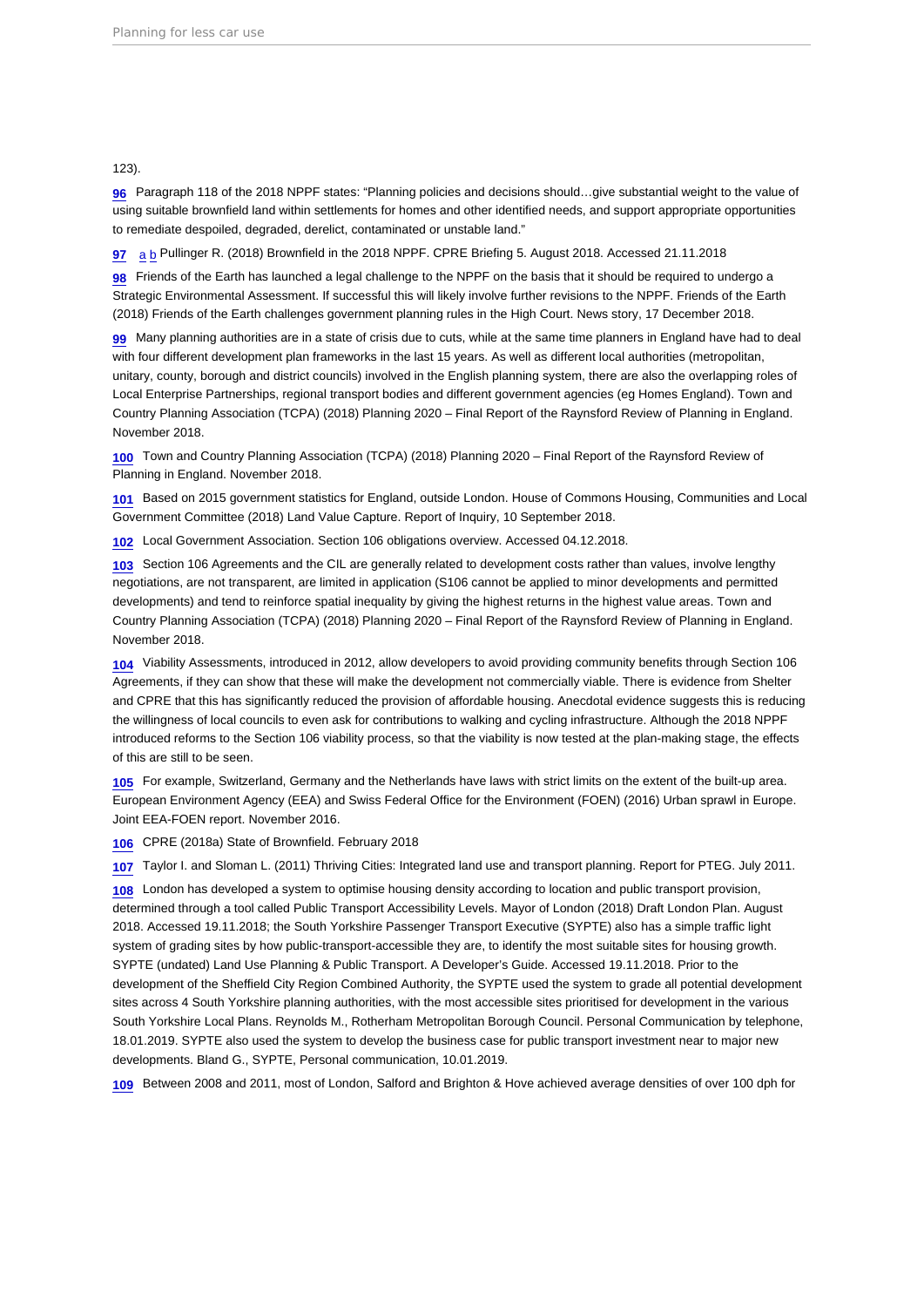<span id="page-21-0"></span>new dwellings, while a further 13 authorities achieved densities of over 80 dph. Ministry of Housing, Communities and Local Government (2013) Density of new dwellings built, by local authority. Table P232 Land Use Change: Density of new dwellings, by local authority, 1996-99 to 2008-11. Accessed 27.11.2018. This data is no longer collected. The latest plan for London proposes minimum housing densities of 110 to 405 units per hectare.

[110](#page-9-0) Air quality concerns are relevant to planning and government advises that in local plan-making local authorities need to take account of Air Quality Management Areas (AQMAs; areas exceeding air quality targets). Ministry of Housing Community and Local Government (2014) Air Quality Guidance. Accessed 18.12.2018. However, much more can be done to address air quality concerns through the NPPF and Planning Practice Guidance. For example, within an AQMA there should be no additional parking allowed, unless the parking is for battery electric vehicles only.

[111](#page-9-0) The location of 14 'garden towns and villages' was announced in 2017. Successful bids for a new programme will be announced in early 2019. Ministry of Housing, Communities and Local Government (2018) Garden Communities prospectus. August 2018

[112](#page-9-0) These New Town Development Corporations will be responsible for planning and master development. Ministry of Housing, Communities and Local Government (2018d) New powers for councils to deliver homes for local families. News Release, 4 June 2018.

[113](#page-9-0) This includes 5 areas for new substantial settlements of one million people between Oxford and Cambridge. 5th Studio/SQW (2017) Cambridge, Milton Keynes and Oxford Future Planning Options Project. Report for National Infrastructure Commission. The first wave of 14 'garden communities' are largely greenfield, low density estates on the edge or out of town, adding to sprawl. Smart Growth UK (2018) Garden Communities – Why Communities Say No.

[114](#page-9-0) Many groups, including Friends of the Earth and the RTPI, have called for the NPPF to include a reference to the UN's Sustainable Development goals which includes urgent action to reduce climate change, eg RTPI (2018) NPPF 2018. Briefing note, July 2018.

[115](#page-9-0) The Welsh Government has a statutory duty for sustainable development and a presumption in favour of sustainable development under the Wellbeing of Future Generations Act 2015. Welsh Government (2015) Planning Policy Wales. Chapter 4 Planning for Sustainability.

[116](#page-10-0) The TCPA have suggested a comprehensive Sustainable Development and Wellbeing Act, a consolidated piece of planning legislation which would have sustainable development as a statutory purpose and introduce other positive changes such as enhanced community participation and right of appeal, and development of regional plans. (TCPA) (2018) op. cit. However, there are concerns with its proposal to integrate land-use planning with Nationally Significant Infrastructure projects and make the National Infrastructure Commission responsible for preparing national policy statements, since sustainable development is much broader than just infrastructure and is better planned at a local and regional level, taking into account social and environmental factors over a long time horizon.

[117](#page-10-0) The 2018 NPPF states that the planning system should help to "shape places in ways that contribute to radical reductions in greenhouse gas emissions", but there is nothing to ensure this is measured or achieved.

[118](#page-10-0) Friends of the Earth recommended a system of local carbon budgets as part of the then Energy Bill, which was supported by council leaders of all parties. Friends of the Earth Briefing Local Carbon Budgets. December 2010. IPPR has also recommended regional carbon budgets. IPPR (2017) Net Zero North. Carbon budgets could be made strategic policies (under Section 3 Plan Making) as part of the Local Plan.

[119](#page-10-0) Donnelly M. (2018) Joint Cambridgeshire local plan to target zero carbon emissions by 2050. Planning Resource, 6 December 2018

[120](#page-10-0) CPRE (2018e) Set up to fail: why housing targets based on flawed numbers threaten our countryside. November 2015.

[121](#page-10-0) These would be checked by a Planning Inspector at an Inquiry. See Friends of the Earth's Housing Position Paper for recommendations on how to increase the amount and quality of affordable housing, as well as using existing housing much more efficiently. Friends of the Earth (2014) An environmental and socially just agenda for housing, October 2014.

[122](#page-10-0) Friends of the Earth has recommended reducing the over-heating of London and the South East through rebalancing the economy and developing the other regions. Friends of the Earth (2014) An environmental and socially just agenda for housing,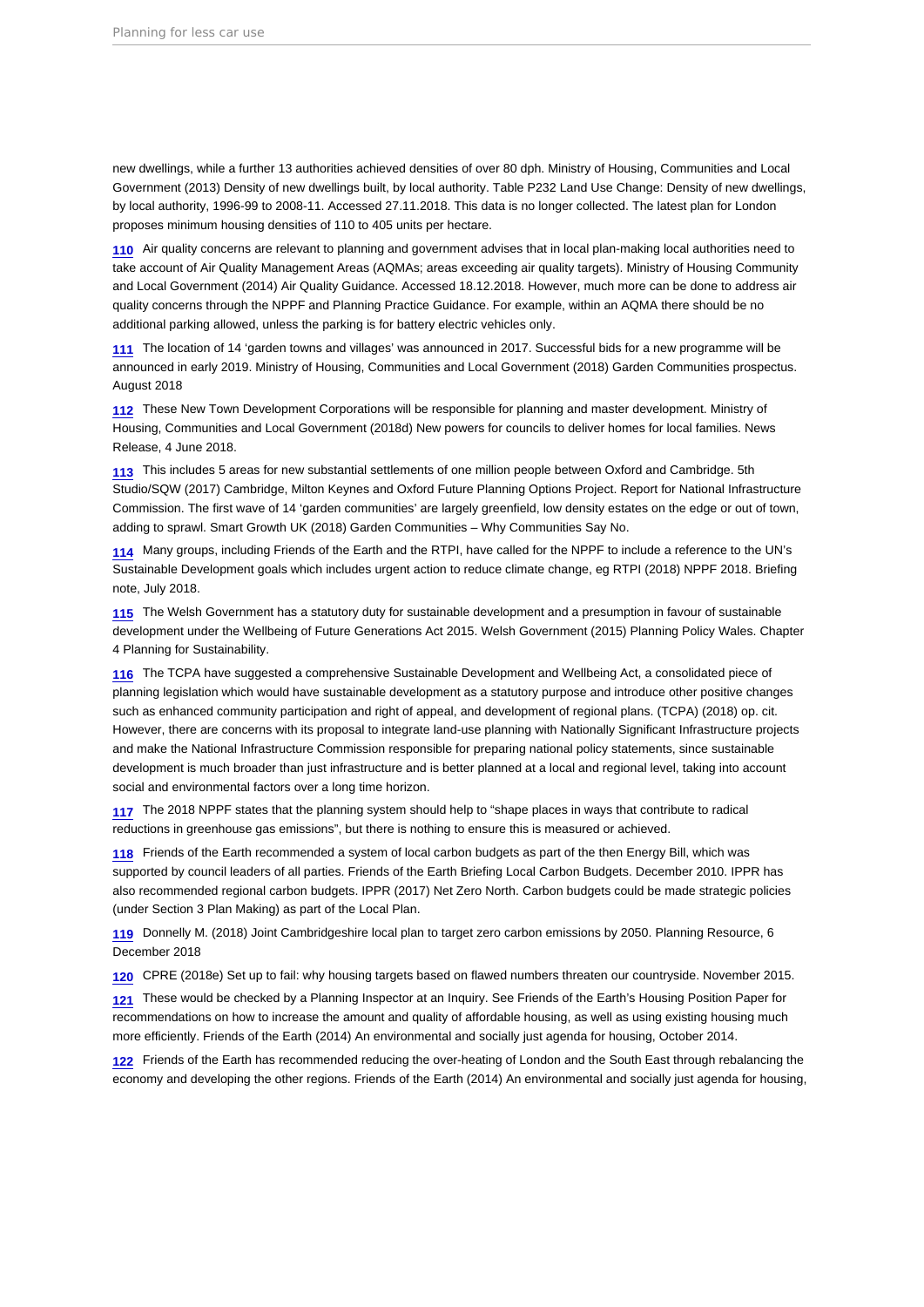#### <span id="page-22-0"></span>October 2014

[123](#page-10-0) Since the abolition of the regional tier of planning in 2012, there's been a vacuum in strategic planning at a sub-national level. The emerging city regions can provide a degree of regional planning but these cover only a small part of England. The statutory 'duty to cooperate' on local authorities is not delivering strategy on a wider scale. This lack of regional planning leads to the persistence of regional inequalities. Local Authorities need to be empowered and better resourced to enable them to work together to develop regional plans.

[124](#page-10-0) The way Vauban was developed was innovative in lots of other ways. The land sold could only be developed with lowenergy buildings and land was allocated preferentially to small owner-cooperatives who wanted to develop/own houses and to small/local builders. This favoured more energy-efficient design than through speculative development, as well as creating more architectural diversity. Scottish Government (2010) Case Study 8: Vauban, Freiburg, Germany.

[125](#page-10-0) House of Commons Housing, Communities and Local Government Committee (2018) Land Value Capture. Report of Inquiry, 10 September 2018.

[126](#page-10-0) Changes to the law allow all local authorities to dispose of their land with planning permission they granted themselves, allowing them to capture more of the uplift in land value. Ministry of Housing, Communities and Local Government (2018c) Local authority development – effect of planning permission. Government response to consultation, February 2018.

[127](#page-10-0) The Northern Line underground extension was partly financed with the use of incremental business rates generated and retained within a new Enterprise Zone across the wider Vauxhall Nine Elms Battersea Opportunity Area. All Party Parliamentary Group on Land Value Capture (2018) Inquiry into Land Value Capture, November 2018.

[128](#page-10-0) In 2004, Milton Keynes set a building tariff, in which developers agreed to pay a standard contribution per residential dwelling or hectare of commercial land, using the legal framework of a Section 106 agreement. The city was then able to borrow money from the Homes and Communities Agency to forward-fund infrastructure against expected tariff receipts. Clarke E. et al (2014) Delivering change: building homes where we need them. Article for Centre for Cities, 31 October 2014. Accessed 21.12.2018.

[129](#page-10-0) Land Value Capture has been added to a Scottish Planning Bill (being debated at the time this report was written) so that the amount councils pay to landowners in new 'masterplan consent areas' is not inflated by the prospect of development. The Scottish Land Commission is also investigating options for land value capture. Scottish Construction News (2018) Land Value Capture measures added to Planning (Scotland) Bill. 25 October 2018. Accessed 21.12.2018.

[130](#page-10-0) A Land Value Tax would be levied on land, not buildings, based on the optimum permitted use of land. Thus a vacant piece of housing land would be valued at the same price as an adjacent occupied one. It would require the value of every piece of land to be assessed and would be levied on land owners rather than occupiers. It could replace Council Tax, business rates and Stamp Duty. All Party Parliamentary Group on Land Value Capture (2018) Inquiry into Land Value Capture, November 2018. See also Friends of the Earth's Housing Briefing which recommends a Land Value Tax. Friends of the Earth (2014) An environmental and socially just agenda for housing, October 2014.

[131](#page-10-0) All Party Parliamentary Group on Land Value Capture (2018) Inquiry into Land Value Capture, November 2018.

[132](#page-10-0) An investigation for the Greater London Authority recommended that the London Mayor should request the powers from the government to trial a pilot Land Value Tax. London Assembly Planning Committee (2016) Tax Trial. A Land Value Tax for London?

[133](#page-10-0) The CPRE brownfield register shows significant amounts of publicly owned brownfield land. For example, 34% (150,305) of identified housing capacity on brownfield land without planning permission or with planning permission pending is owned by public authorities. CPRE (2018a) op. cit. The New Economics Foundation have also published a map of publicly owned land sold or up for sale. Accessed 21.12.2019

[134](#page-10-0) Working with pension funds and communities, councils can develop affordable housing directly or through community trusts. Martin A. (2018) Making the Case for Affordable Housing on Public Land. Article for the TCPA by the New Economics Foundation. 31 July 2018.

[135](#page-10-0) Martin A. (2018) Making the Case for Affordable Housing on Public Land. Article for the TCPA by the New Economics Foundation. 31 July 2018.